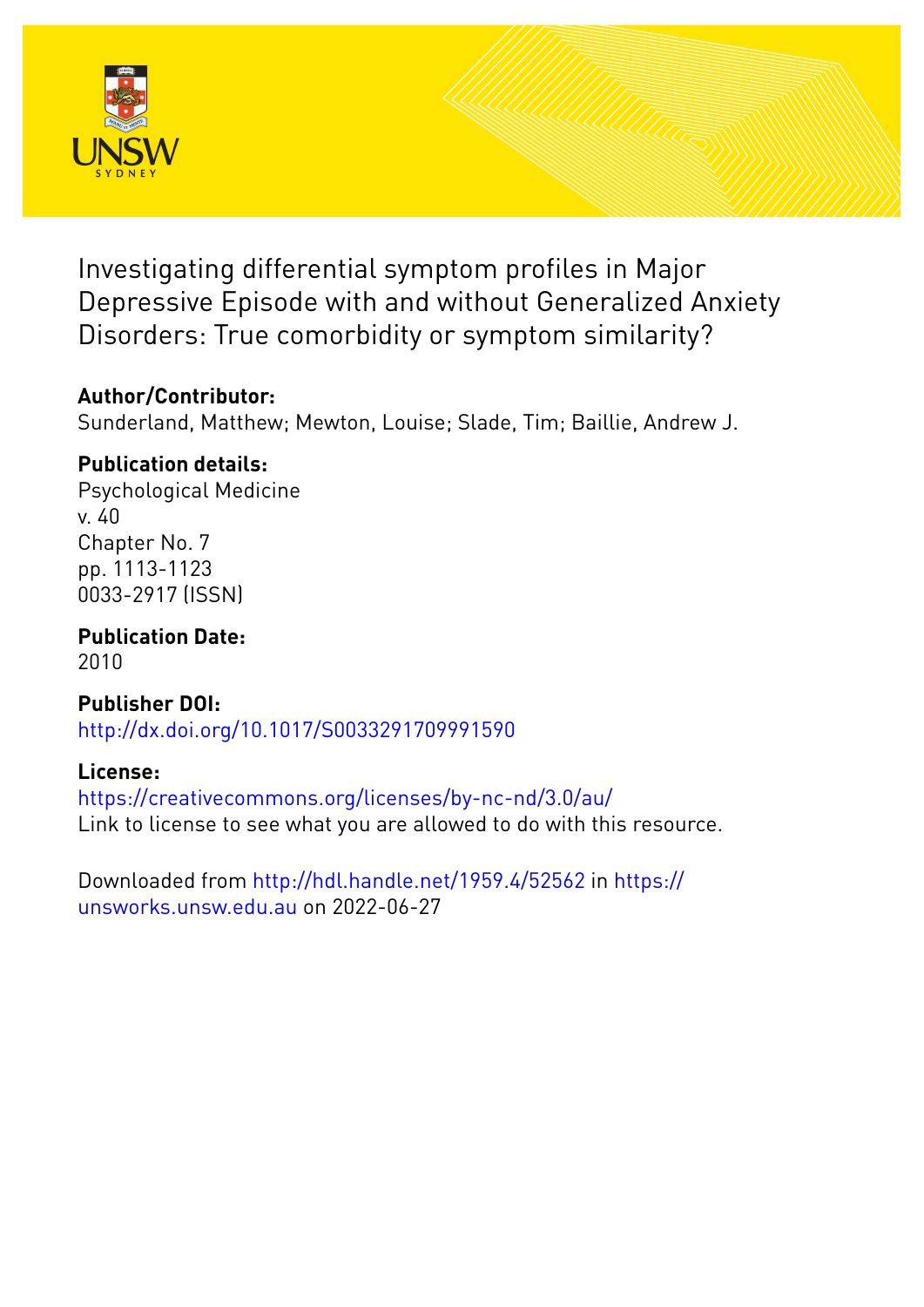## **RUNNING HEAD: True co-morbidity or symptom similarity?**

Word Count: 4.593 (excluding abstract and references), 2 Figure, 3 Tables.

**Investigating differential symptom profiles in major depressive episode with and without generalized anxiety disorder: True co-morbidity or symptom similarity?**

Matthew Sunderland<sup>1</sup>

Louise Mewton<sup>2</sup>

Tim Slade<sup>2</sup>

Andrew J. Baillie<sup>3</sup>

- 1. Clinical Research Unit for Anxiety and Depression (CRUfAD), University of New South Wales, Sydney, Australia.
- 2. National Drug and Alcohol Research Centre, University of New South Wales, Sydney, Australia.
- 3. Centre for Emotional Health, Department of Psychology, Macquarie University, Sydney Australia.

Address for correspondence:

Mr. Matthew Sunderland, Clinical Research Unit for Anxiety and Depression, 299 Forbes Street, Darlinghurst NSW 2010, Australia. Email: [matthews@student.unsw.edu.au.](mailto:matthews@student.unsw.edu.au) Ph: 612 8382 1722. Fax: 612 8382 1721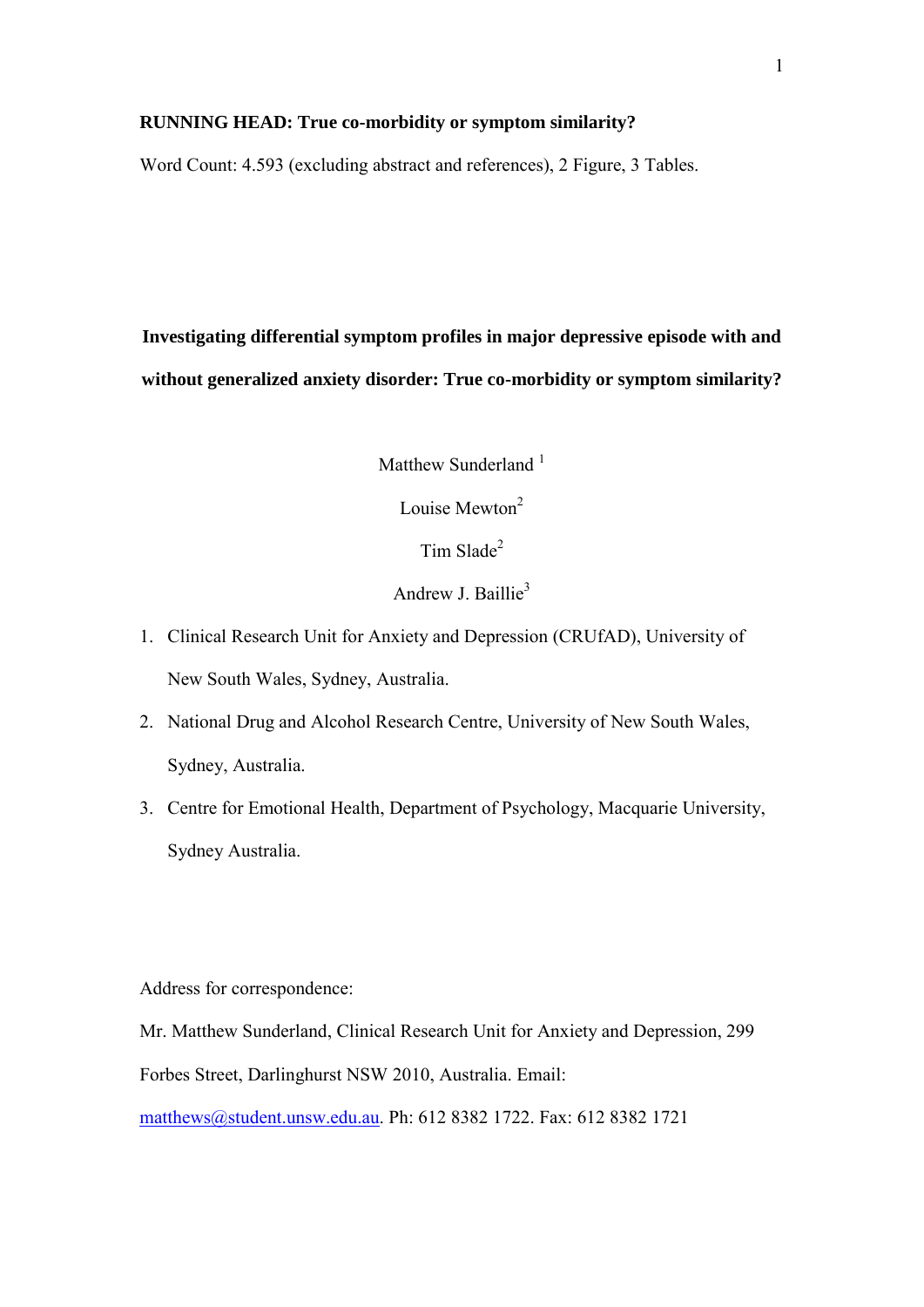#### **ABSTRACT**

**Background:** Large community based epidemiological surveys have consistently identified high co-morbidity between major depressive episode (MDE) and generalized anxiety disorder (GAD). Some have suggested that this co-morbidity may be artificial and the product of the current diagnostic system. Due to the added direct and indirect costs associated with co-morbidity it is important to investigate if methods of diagnostic classification are artificially increasing the level of observed co-morbidity.

**Methods:** The item response theory log-likelihood ratio procedure was used to test for differential item functioning of MDE symptoms between respondents with and without a diagnosis of GAD in the 2001-2002 National Epidemiological Survey on Alcohol and Related Conditions.

**Results:** The presence of GAD significantly increased the chances of reporting any symptom of MDE with odds ratios ranging from 2.54 to 3.60. However, there was no indication of significant differential item functioning of MDE symptoms in respondents with and without GAD.

**Conclusions:** The lack of any significant differential item functioning indicates that cases with GAD do not present with a distinct MDE symptom profile, one that is consistent with the endorsement of symptoms that are conceptually similar in nature between the two disorders, compared to cases without GAD. This does not support the hypothesis that co-morbidity between MDE and GAD is artificially inflated due to similar symptom criteria required by the current diagnostic system. Instead, MDE and GAD may be thought of as two distinct diagnostic entities that frequently co-occur due to a shared underlying trait.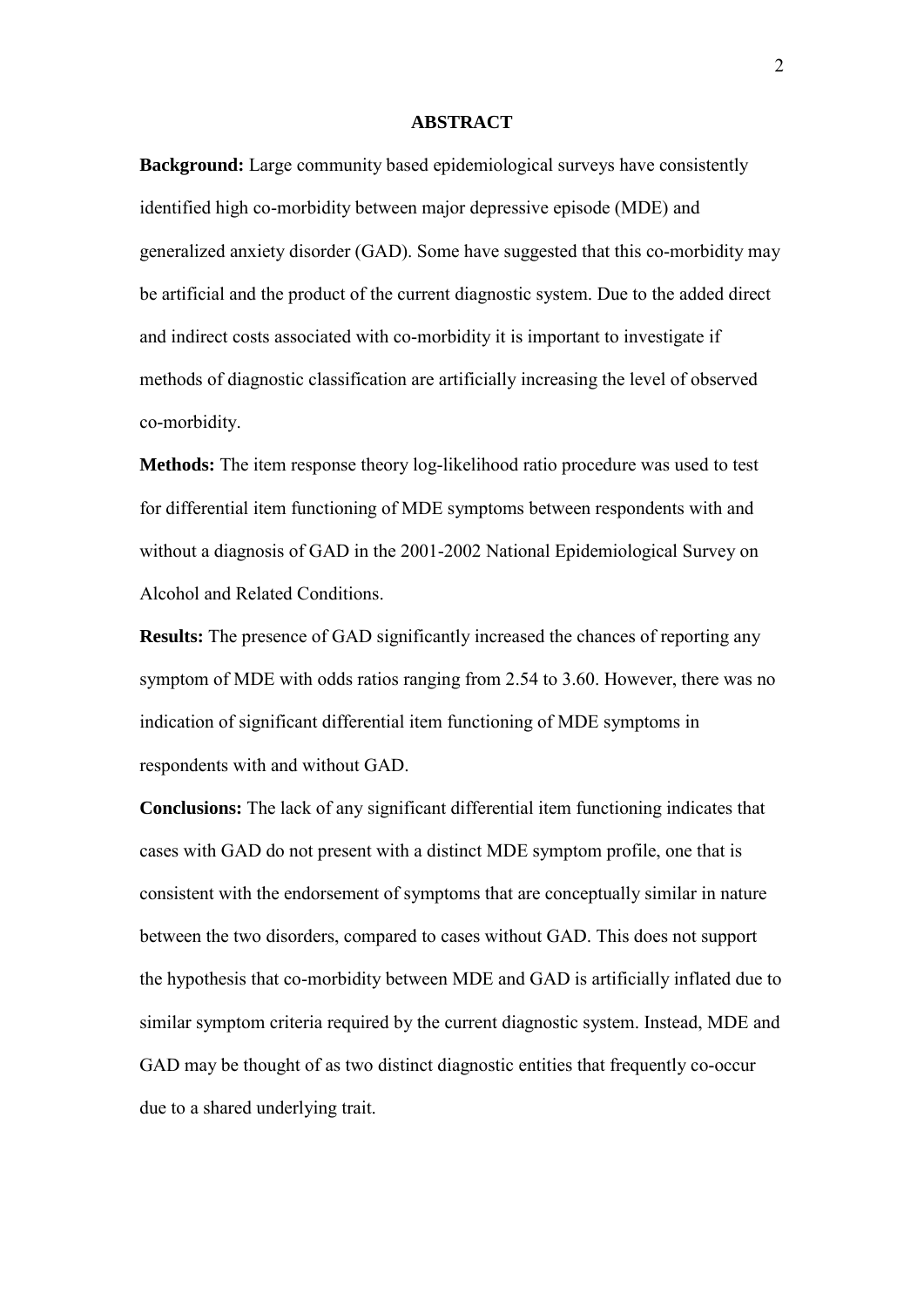**Key words**: Major depressive episode, generalized anxiety disorder, co-morbidity, differential item functioning, item response theory.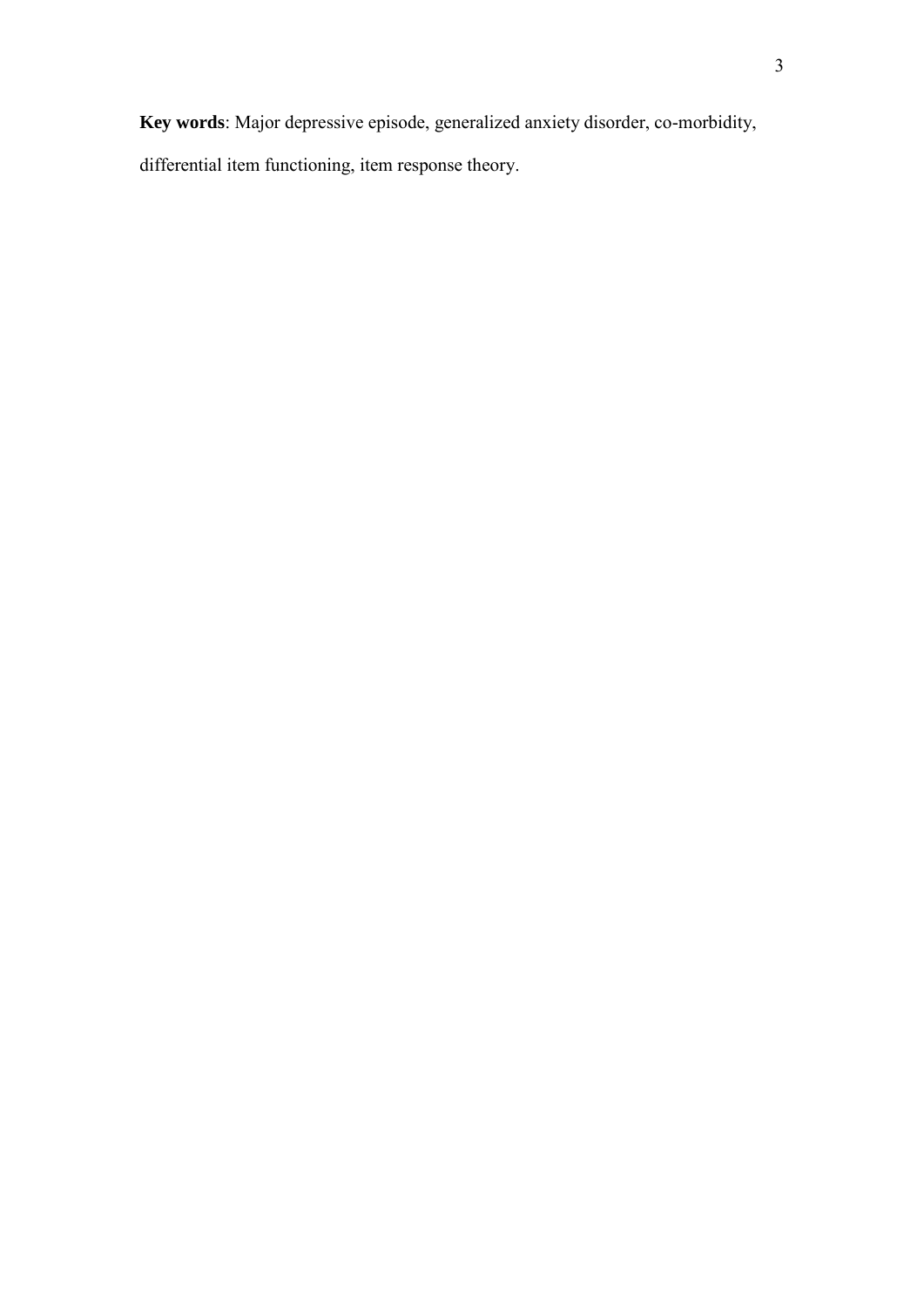Epidemiological studies have consistently identified a high level of co-morbidity between DSM-IV major depressive episode (MDE) and generalized anxiety disorder (GAD) in large community-based samples (Kessler et al., 2005; Grant et al., 2005; Judd et al., 1998; Hunt et al., 2002; Hunt et al., 2004). Given that MDE and GAD are the most common form of anxiety-mood co-morbidity and they occur together beyond the level of chance (Sanderson et al., 1990), researchers have begun to question the source and nature of co-morbidity (Angold et al., 1999). For instance, does the observed co-morbidity between MDE and GAD represent a common etiology for the two disorders (Kendler et al., 2007; Hettema et al., 2006), or is co-morbidity merely a diagnostic artefact (Jorm, 2006; Maj, 2005; Frances et al., 1990)?

The issue of co-morbidity between mood and anxiety disorders has important implications for both diagnostic decision making and treatment planning that can lead to increased direct and indirect patient costs (Clarkin & Kendall, 1992). For instance, Andrews, Slade, and Issakidis (2002) identified increased service utilization and associated disability in survey respondents who reported more than one disorder in comparison to respondents who reported one disorder only. Furthermore, patients who receive more than one diagnosis report higher levels of distress, often have a poor prognosis (Brown et al., 1995), and increased heritability of co-morbid conditions (Carter et al. 2004). MDE is one of the most common mental disorders observed in communities worldwide (Kessler & Ustun, 2008), is one of the leading causes of global disease burden (Murrey & Lopez, 1996), and is associated with a decrement in health that is significantly greater than the decrement in health associated with angina, arthritis, asthma, and diabetes (Moussavi et al. 2007). Therefore, considering that co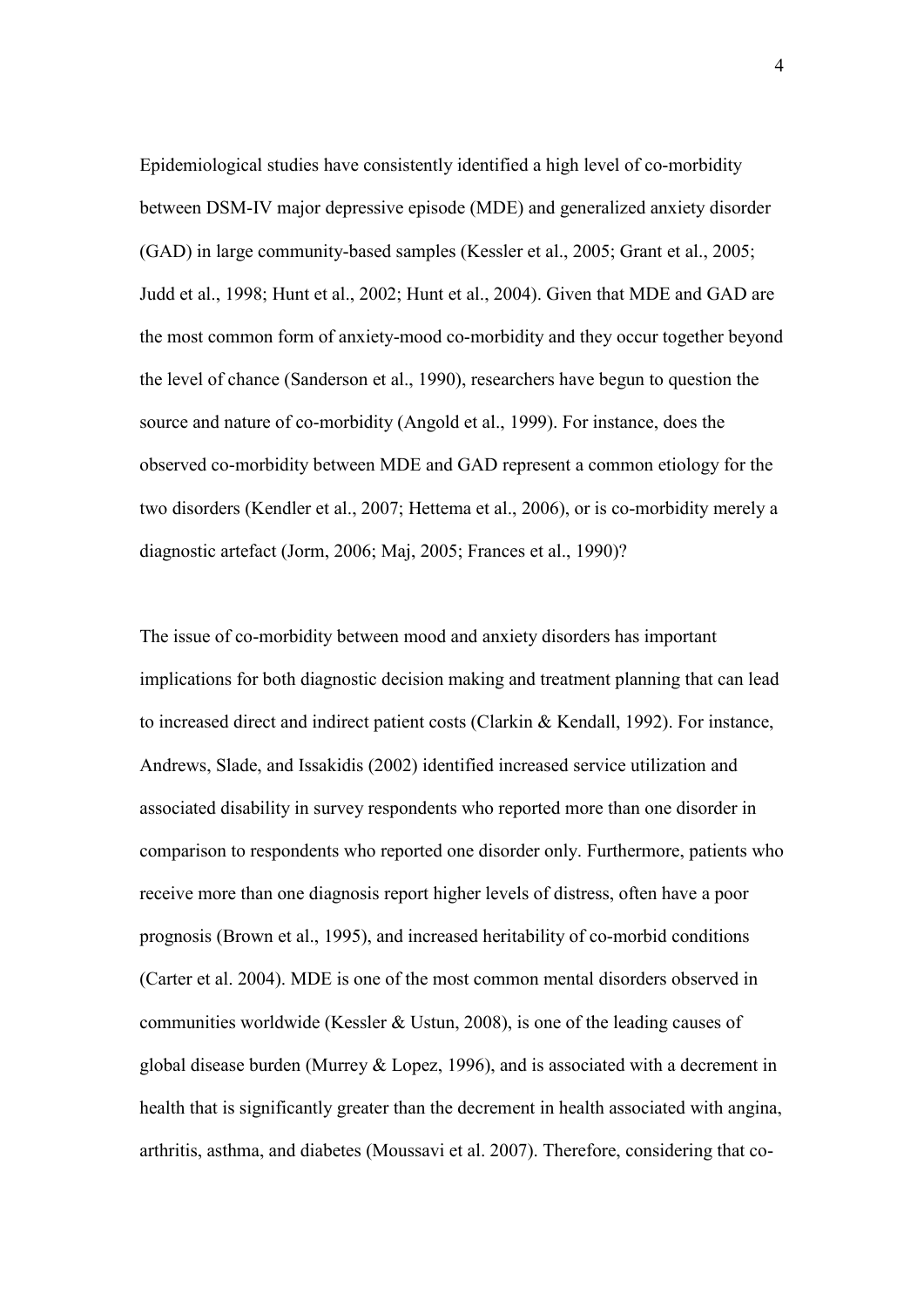morbidity between MDE and GAD is quite often the rule rather than the exception, it seems imperative to investigate the source of this co-morbidity and to gather a greater understanding of how and why these two disorders co-occur so often in the population.

Researchers have argued whether the observed co-morbidity represents a common underlying etiology between the two disorders (Kendler et al., 2007; Hettema et al., 2006), or whether co-morbidity is an artefact of the current diagnostic system (Jorm, 2006; Maj, 2005; Frances et al., 1990). More specifically, there is the concern that comorbidity between MDE and GAD is a product of the observed similarity or overlap between the DSM-IV diagnostic criteria required for both disorders (Brown & Barlow, 1992; Brown et al., 1995; Frances et al., 1992; Hunt, 2000; Maser, 1998; Slade & Watson, 2006). The DSM-IV symptom criteria required for MDE contains a strong anxiety component that is reflected by the inclusion of sleep disturbance, fatigue or loss of energy, psychomotor disturbance, and a diminished ability to think or concentrate (APA, 2000; see Table 1). Furthermore, the DSM-IV definition of MDE is polythetic in nature, which means that any five out of the nine symptoms, with at least one of the five being depressed mood or lack of interest/pleasure, can result in a positive diagnosis. Two individuals with different symptom profiles, therefore different clinical characteristics, could be classified under the same definition (Krueger & Bezdjian, 2009). In other words, the polythetic-categorical classification system implemented in the DSM-IV creates significant within-category heterogeneity. The symptom overlap exhibited between MDE and GAD combined with the polythetic nature of MDE begs the question of whether respondents with GAD differ in their MDE symptom profile compared to those without GAD. It seems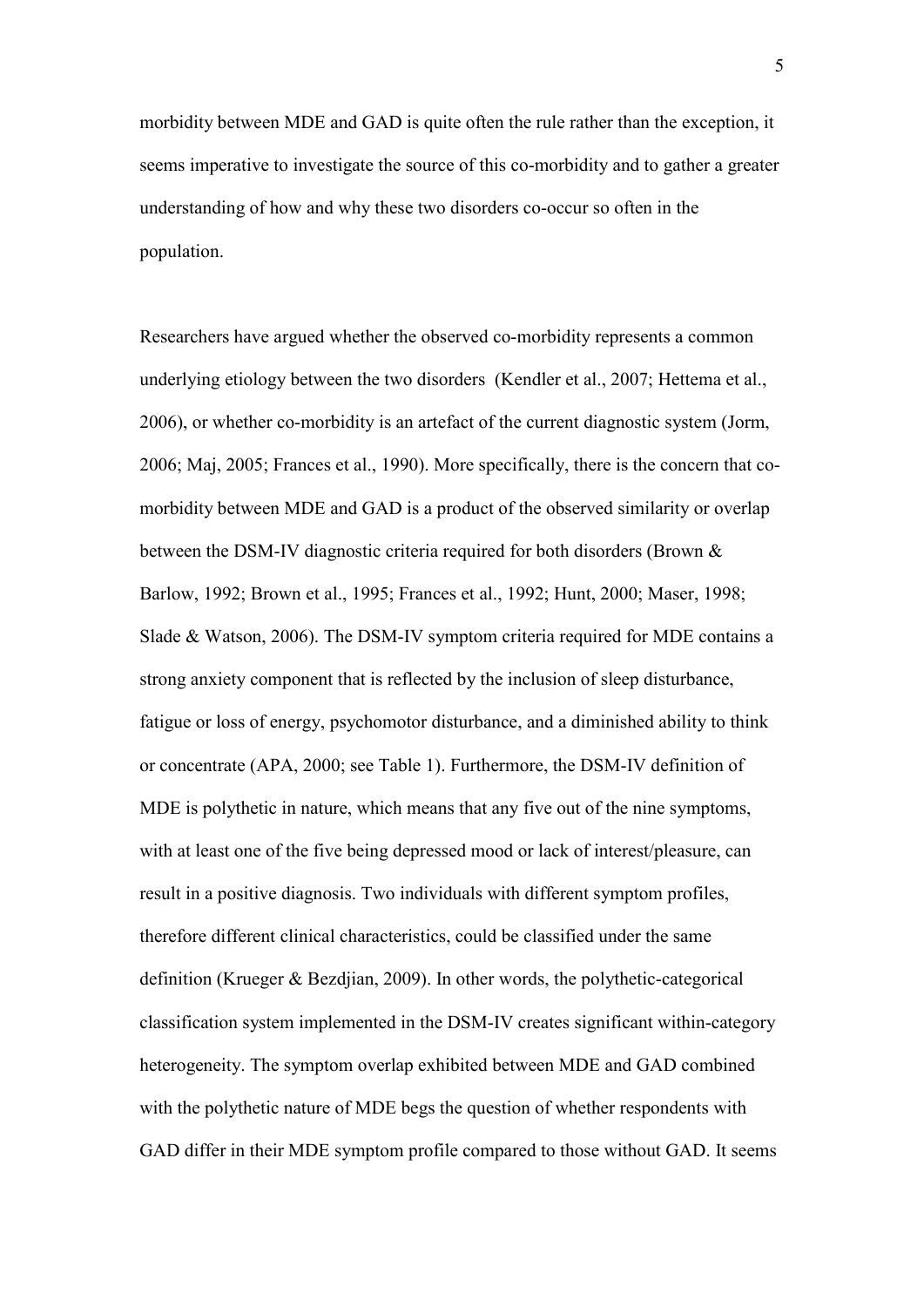likely that patients with GAD may present with a distinct symptom profile, one that could be considered an anxious-depression, in comparison to those without GAD who present with a typical depression profile, one that is consistent with symptoms that are specific to MDE. Co-morbidity between GAD and MDE could therefore be considered, in part, artificial in the sense that these respondents could be better conceptualised as belonging to one distinct form of anxious-depression rather than receiving two diagnoses.

Item Response Theory (IRT) provides a method for examining whether the pattern of symptoms in MDE is consistent in cases with or without co-morbid GAD through the examination of Differential Item Functioning (DIF, Embretson & Reise, 2000, Holland & Wainer, 1993). Higher prevalence of MDE in the presence of GAD and the reverse, higher prevalence of GAD in the presence of MDE, might confound the comparison of symptom profiles as co-morbid cases may simply be more severe. However, DIF equates the two groups on their level of the underlying trait or theta (in this case the level of underlying MDE pathology) before comparing the performance of items, symptoms or criteria (here after symptoms). The performance of symptoms in IRT is modelled by one or more item response parameters that is best conceptualised in the item characteristic curves detailed in Figure 1. The first parameter (*b*), commonly called the difficulty or threshold parameter, represents the point on the underlying dimension of depression (x-axis) where the predicted probability (y-axis) of endorsing the symptom equals 0.5. The second parameter (*a*), commonly called the slope or discrimination parameter, represents the symptoms ability to discriminate between respondents with higher and lower levels of the underlying dimension of depression. The steeper the slope of the curve the better the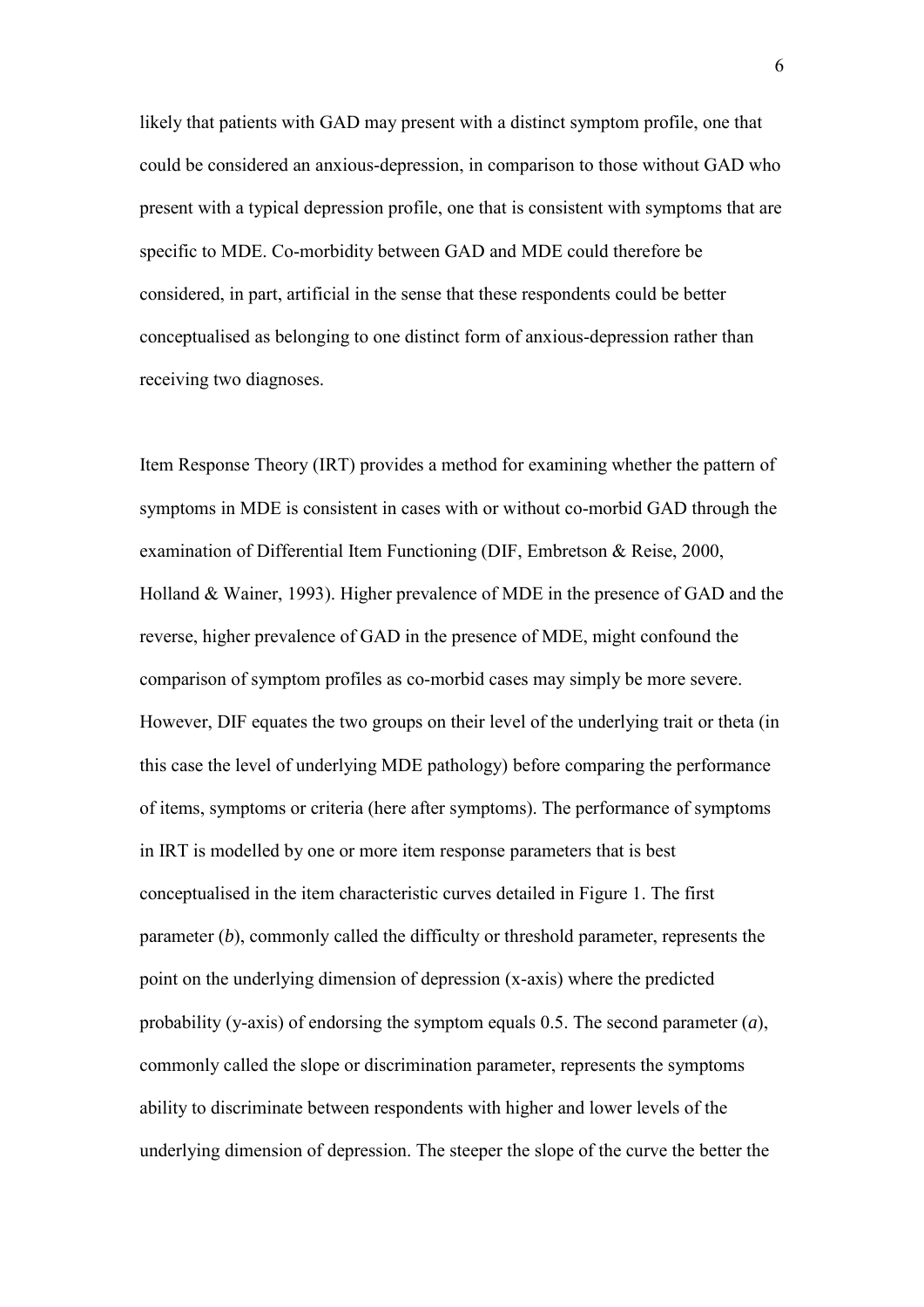symptom is at discriminating between respondents (Hays et al. 2000). The third guessing parameter has no application in the current context and will be ignored. A given item is judged to display DIF when the threshold and/or the discrimination parameters differ significantly between the two examined groups. For example, if DIF is detected between respondents with GAD and without GAD it indicates that respondents from one group are more or less likely to endorse that particular symptom of MDE.

Small et al (2008) previously used DIF to examine different MDE symptom profiles in adolescents across cases without co-morbidity, with internalising co-morbidity, and with externalising co-morbidity. They found that psychomotor disturbance and cognitive impairments seemed to function differently between co-morbidity groups. They were able to conclude that adolescences with varying levels of co-morbidity have important differences in their symptom profile that may indicate distinct forms of depression and therefore the need to develop tailored treatments depending on the extent of co-morbidity.

In the current study, it is hypothesised that if the DSM-IV diagnostic system is artificially contributing to the level of co-morbidity observed between MDE and GAD then it is expected that cases with co-morbid GAD are more likely to have a distinct MDE symptom profile from cases without GAD, one that is consistent with the selection of overlapping anxiety symptoms outlined in Table 1 (sleep disturbance, fatigue or loss of energy, psychomotor disturbance, and diminished ability to think or concentrate). The finding of DIF implies that co-morbidity between the two disorders could be the result of a direct relationship between the overlapping MDE symptoms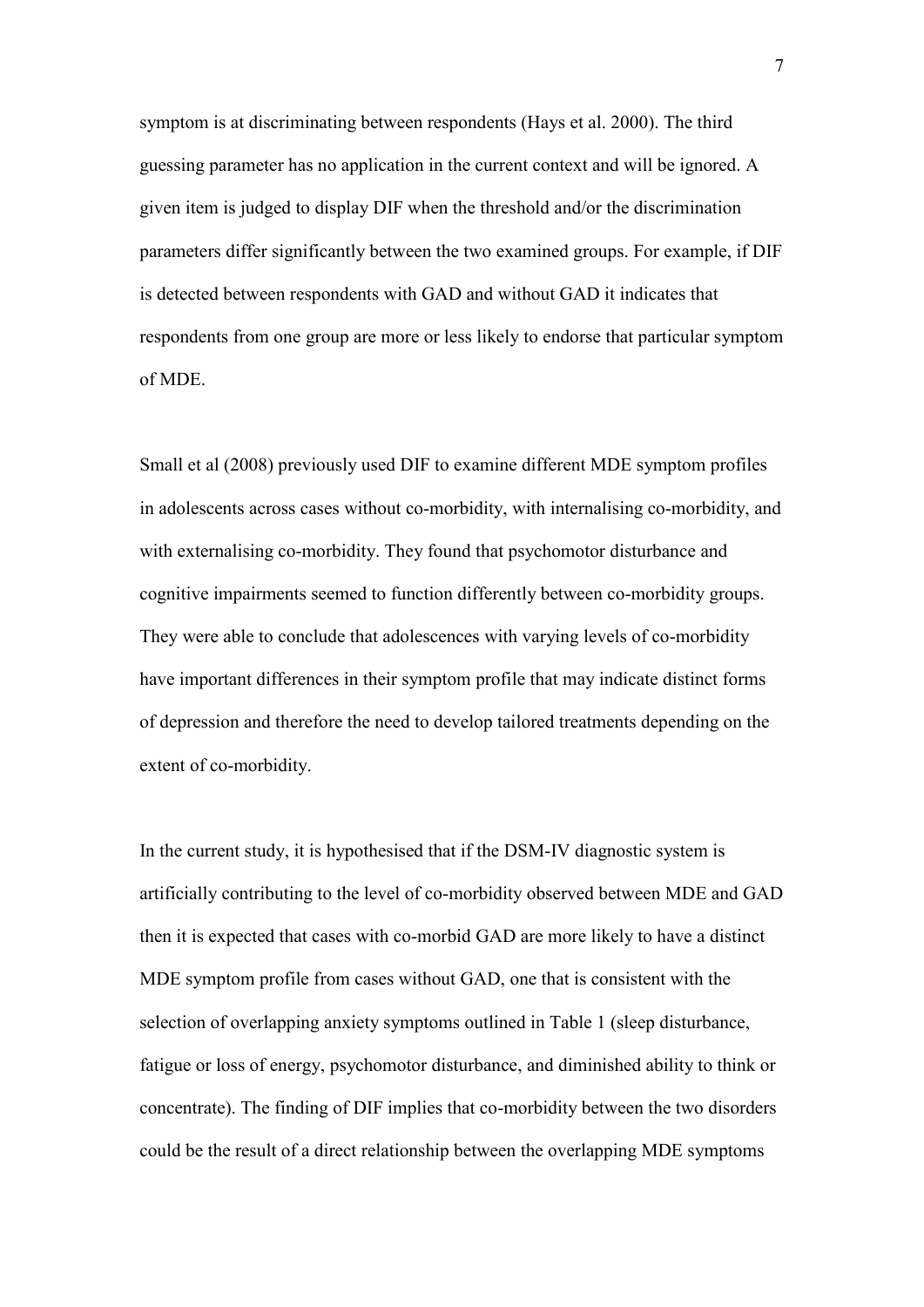and a GAD diagnosis, more specifically the MDE symptoms could be measuring both GAD and MDE diagnostic constructs. If on the other hand cases with co-morbid GAD experience a symptom profile that is no different to cases without GAD then we would expect to see no indication of DIF. This implies that an indirect relationship exists between MDE symptoms and a GAD diagnosis, therefore high co-morbidity between the two disorders may be better explained by an underlying relationship between the MDE and GAD diagnostic constructs instead of overlapping symptom criteria. To our knowledge no previous study has specifically examined DIF occurring in the symptom profile of MDE between cases with and without a diagnosis of GAD.

#### **METHODS**

### *Sample*

Data were from the 2001-2002 National Epidemiological Survey of Alcohol and Related Conditions (NESARC). The NESARC uses a nationally representative household sample of 43 093 (overall response rate of 81%) non-institutionalised US civilians aged 18 years or older. The sample consists of 18 518 (43%) males and 24 575 (57%) females with a mean age of 46 (SD=18). A multistage stratified sampling design was used to stratify according to certain sociodemographic characteristics of the US general population with over-sampling of non-Hispanic Black households and young adults aged 18-24 (see Grant et al. 2003a for more information on the complex sampling design and methodology).

## *Diagnostic Assessment*

The DSM-IV criteria for MDE and GAD were assessed using the Alcohol Use Disorder and Associated Disabilities Interview Schedule (AUDADIS). The AUDADIS is a fully-structured lay-administered diagnostic interview with good to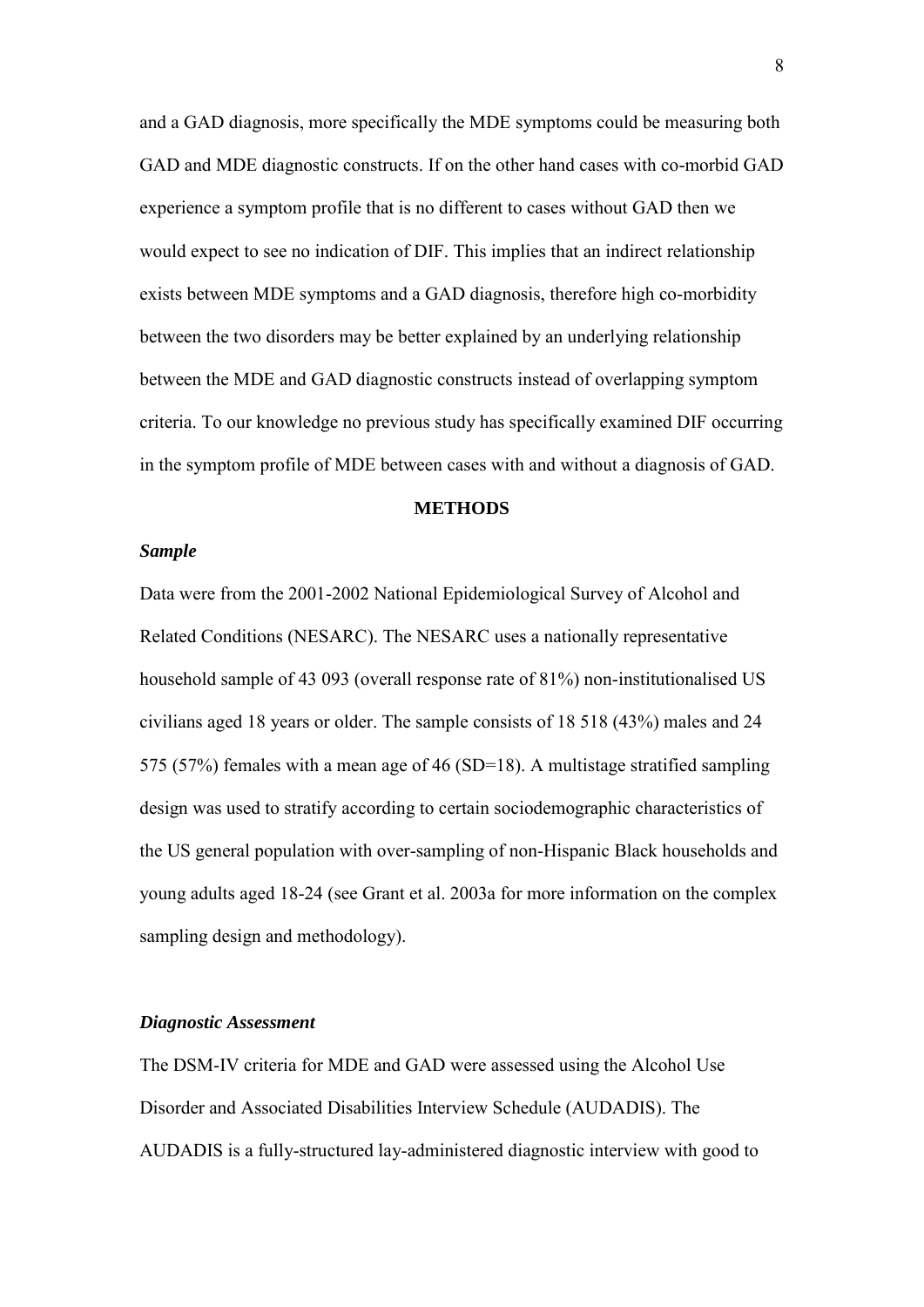fair reliability for the common DSM-IV Axis I disorders (Grant et al., 2003b). Apart from the initial screening of depressed respondents, the AUDADIS assessed the remaining symptoms of MDE without the use of skip-outs. As a result of the initial screening of depressed respondents the DIF analysis was restricted to the remaining seven symptoms of depression. The following MDE symptoms assessed in this study include; 1) Weight disturbance, 2) Sleep disturbance, 3) Psychomotor disturbance, 4) Fatigue/Loss of energy, 5) Worthlessness or extreme guilt, 6) Trouble concentrating, 7) Thoughts of death or suicide. Although this is not ideal for the investigation of DIF it is argued that the benefits of using such a data-rich large scale community sample far outweigh the negatives if we do not analyse the data.

The AUDADIS assesses the presence of each DSM-IV MDE symptom occurring at the same period of time across the lifespan using aggregated self-report items. For example the symptom of Weight/Appetite disturbance is assessed via four binary selfreport items; one for increased appetite, one for decreased appetite, one for weight gain, and one for weight loss. The responses to each of the four items are combined in computerized algorithms so that the respondent will be coded as either positive or negative for the symptom of Weight/Appetite disturbance. In the present example Weight/Appetite disturbance is coded as positive if at least one of the four items is endorsed by the respondent. A total of 19 items were aggregated in this manner to assess the presence of the seven DSM-IV symptoms under investigation.

A separate module containing a series of binary self-report questions was used to assess the lifetime prevalence of GAD. These questions were designed to assess periods of feeling intense nerves, anxiety, or worry and the associated symptom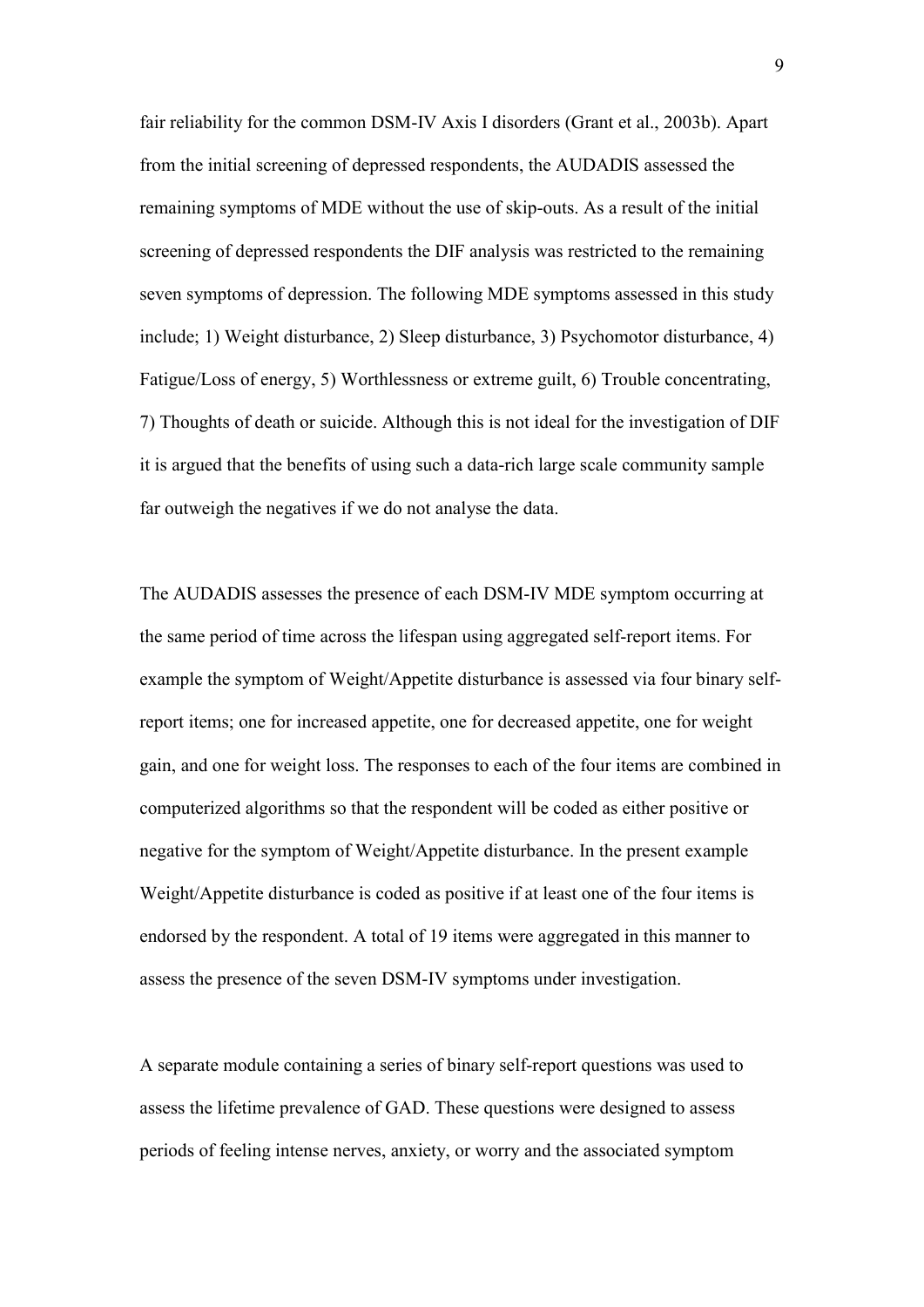profile, excessiveness, onset, recency, and duration. The anxiety or worry was then checked against the relevant DSM-IV exclusion criteria such as; the anxiety or worry must not be the direct effect of a substance or physical illness or occur exclusively during a mood disorder, psychotic disorder, or pervasive developmental disorder; the focus of the worry is not confined to features of another axis I disorder; and the anxiety or worry must cause clinically significant distress. The items were combined using computerized algorithms that were designed to specifically match the DSM-IV diagnostic decision rules to produce the final variable for a lifetime diagnosis of GAD. The final diagnostic variable was used to stratify the population into those with GAD and those without GAD.

### *Statistical Analyses*

The analysis proceeded in three phases – first the symptom prevalence rates and standard errors were estimated, next the dimensionality of the MDE symptoms was examined, and finally differential item functioning was examined. The prevalence rates were weighted for the US general population and the standard errors and confidence intervals were estimated using the Taylor series linearization method to adjust for the complex sampling design of the NESARC. The odds of endorsing a particular MDE symptom given the respondent has GAD in comparison to the respondent not having GAD were calculated using separate univariate logistic regression models. The prevalence and logistic regression analyses were conducted using the SUDAAN statistical software package (Shah et al., 1997).

The IRT model implemented to detect DIF in the current study relies on the underlying assumption that all examined items load significantly on one underlying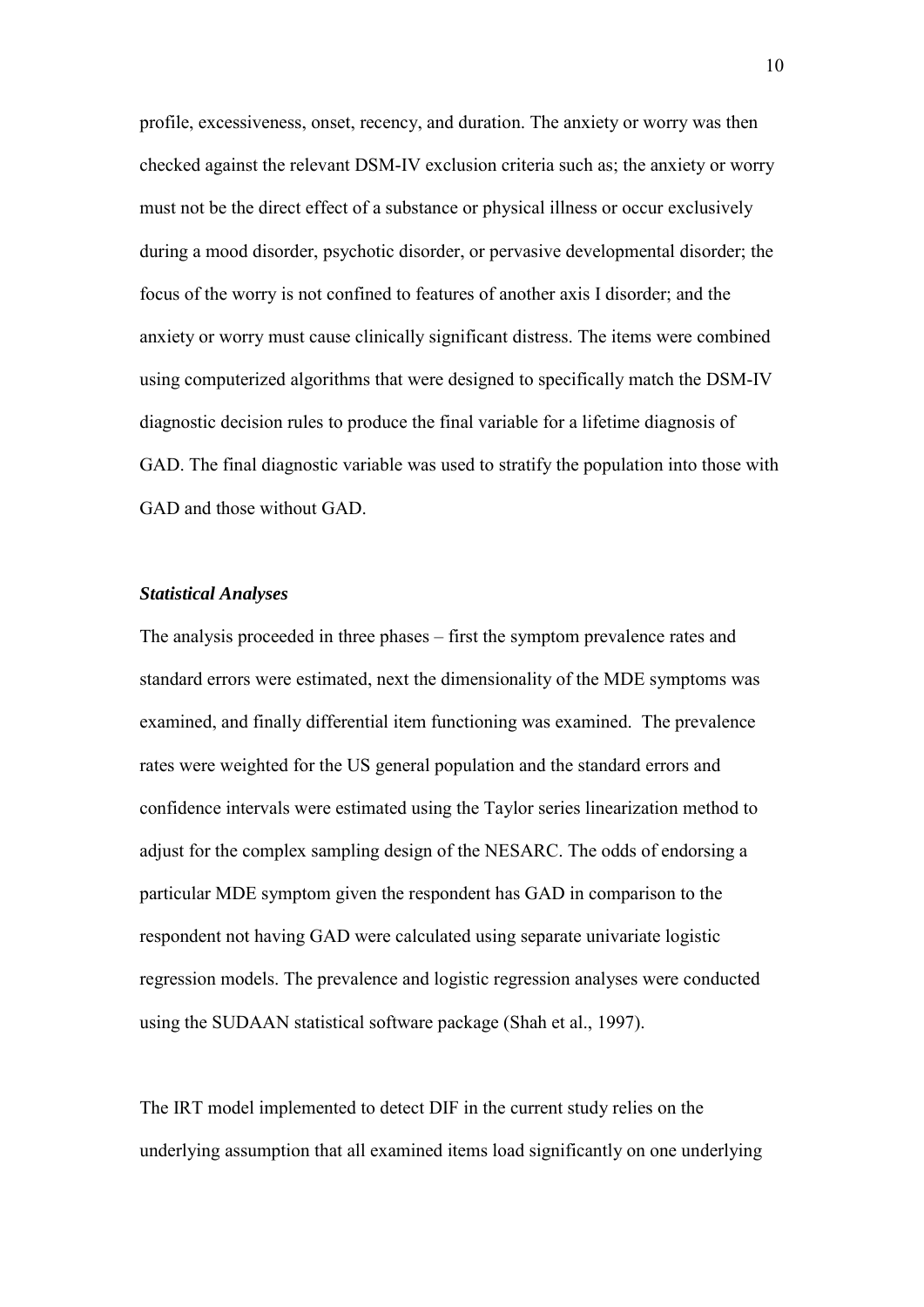factor, commonly referred to as unidimensionality. It is generally acknowledged that unidimensionality, in the strictest sense, may not be required to satisfy the IRT assumption but instead for most practical applications the notion of "essential" unidimensionality will suffice (Drasgow & Parsons, 1983). Essential unidimensionality holds when the data exhibit one dominate factor that is strong enough so that it is not influenced by the presence of smaller factors (Hays et al., 2000). This assumption was examined in the current study by conducting a confirmatory factor analysis (CFA) of tetrachoric correlations and fitting a one-factor solution in the whole sample and in the two subsamples under examination. The one factor model was fitted to the symptom data using the weighted least squares mean and variance adjusted (WLSMV) method of estimation.

The choice of model fit statistics was informed by previous studies that indicate the chi-square goodness of fit statistic is overly sensitive to minor differences in very large samples (Browne et al., 2002). Yu (2002) recommends, as an alternative, the use of the Comparative Fit Index (CFI), the Tucker-Lewis Index (TLI), and the Root Mean Square Error of Approximation (RMSEA). Good model fit is evidence by a CFI score  $\geq$  0.96, TFI  $\geq$  0.95, and RMSEA  $\leq$  0.05. Previously, these fit statistics have been reliably applied to estimate the factor structure of alcohol and cannabis use disorders in a large community sample (Proudfoot et al., 2006; Teesson et al., 2002). The CFA and model fit statistics were generated using Mplus version 5 (Muthen & Muthen, 2007).

A parametric approach, known as the Item Response Theory Log-likelihood Ratio procedure (IRTLR; Thissen et al., 1993), was implemented to detect DIF (see Teresi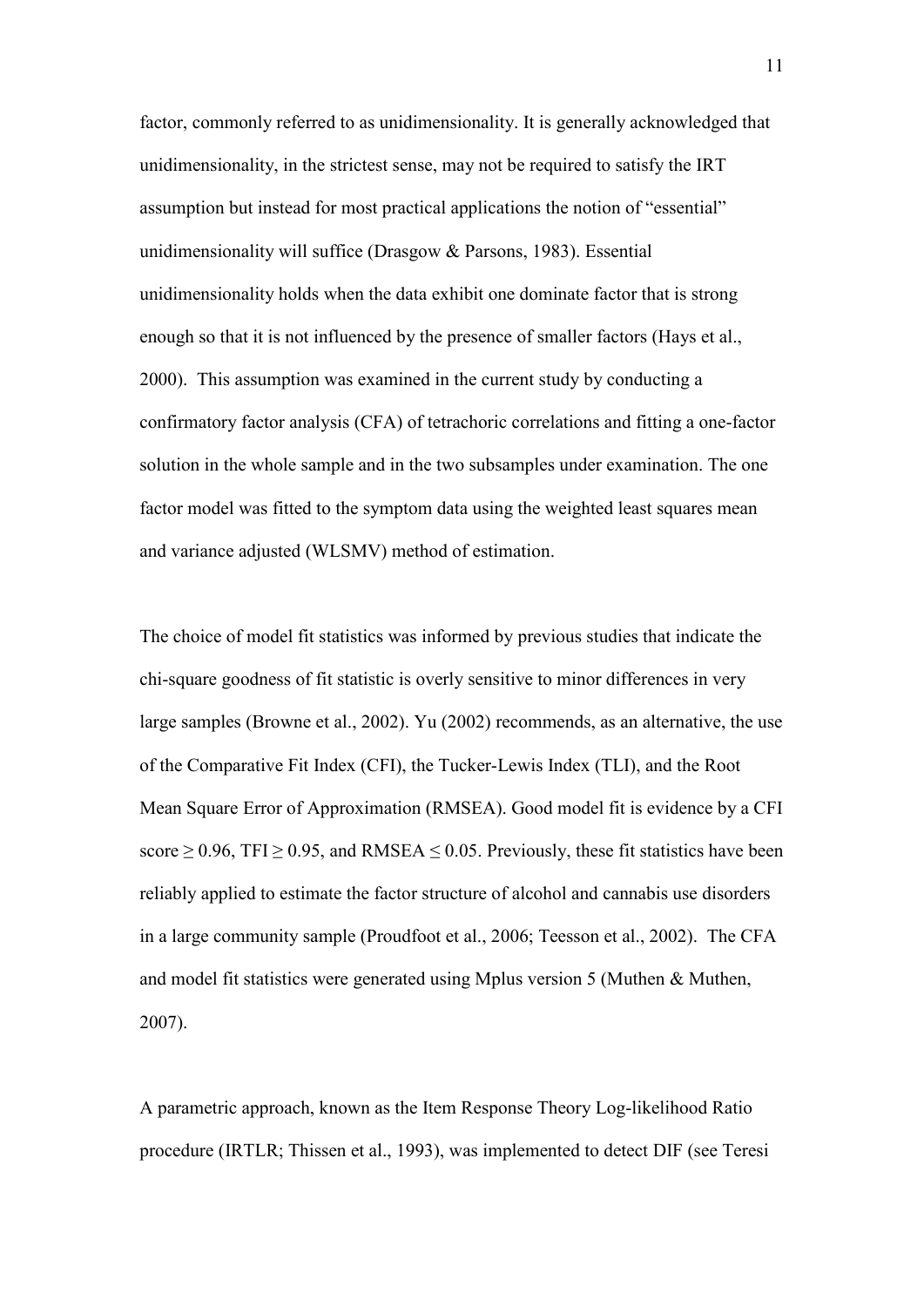et al., 2007 for a detailed description of IRTLR procedure). IRTLR uses a 2-parameter logistic item response model. To clarify some specific terms, *a*-DIF involves the identification of DIF in the slope parameters while *b*-DIF involves the identification of DIF in the difficulty parameters between the two examined groups.

The DIF procedure implemented in the current study requires that members from each group are matched on an estimate of theta (the underlying trait). To achieve a valid estimate of theta it is best to match members of the two groups using items that are presumed to be group-invariant. This set of items is referred to as the anchor set and, if there is no prior knowledge that certain items do not exhibit DIF, several methods have been developed to "purify" items to assist with the selection of appropriate anchors (Woods, 2009). A simulation study found that purification of the anchor items prior to DIF detection significantly improved the accuracy rate and reduced false positive results, particularly in IRT-based methods of DIF detection (Navas-Ara & Gomez-Benito, 2002).

As a means of generating the purified anchor set, it was decided to implement an iterative purification process demonstrated in a recent study by Edelen et al. (2006). All symptoms were first entered into the IRTLR-DIF program to test for the presence of DIF. At this stage no specific anchor set had been identified therefore all symptoms were tested using all the other symptoms as the temporary anchor set. For each item the likelihood-ratio test statistic  $(G^2)$  was produced, which compares a model with the parameter estimates constrained to be equal between the two examined groups with a model that frees the parameters to be estimated separately between the two groups. If the omnibus  $G^2$  statistic exceeded the threshold point of 3.84 (the critical value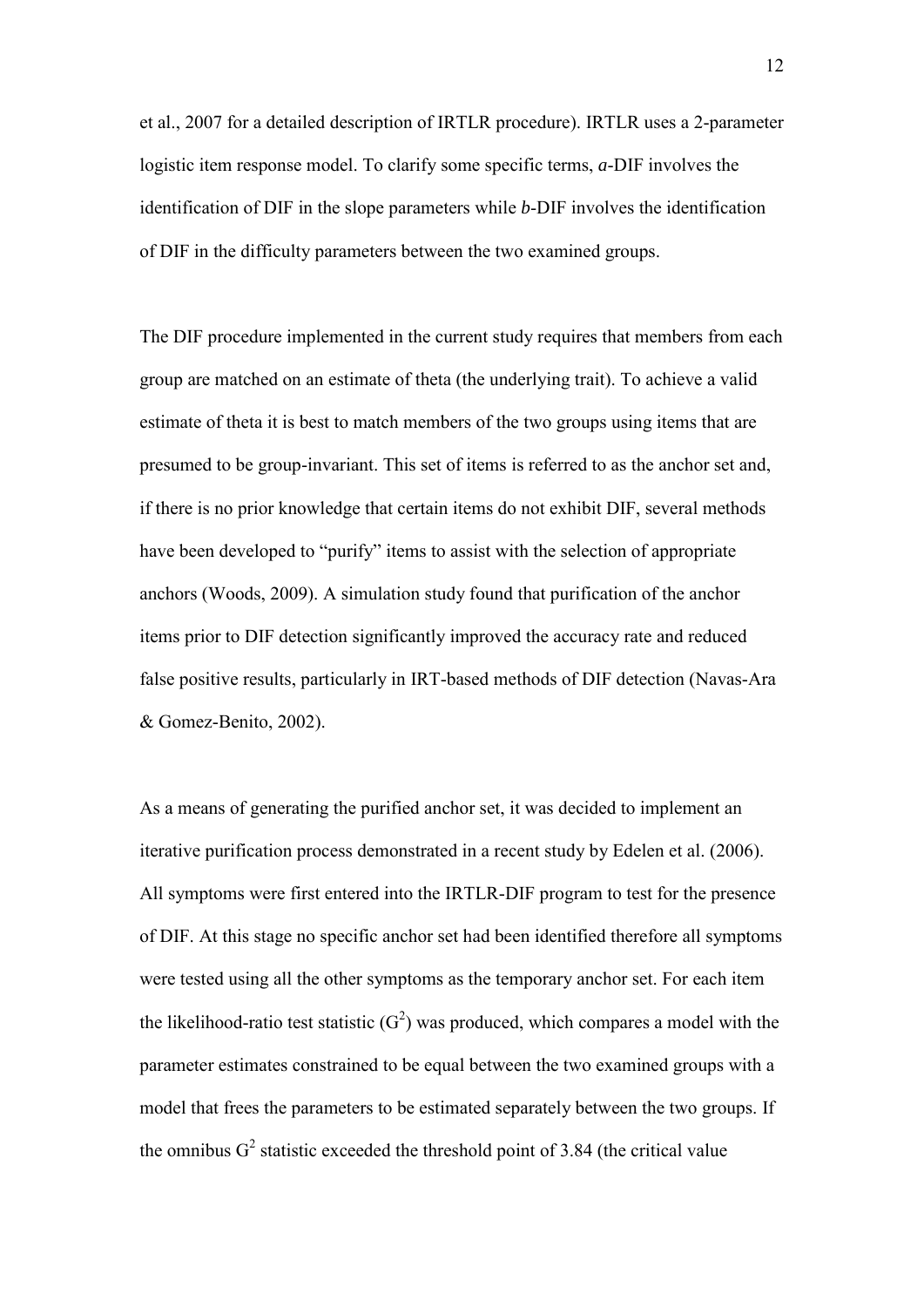associated with  $\alpha$ =0.05 in a chi-square distribution with 1 degree of freedom), then the item is judged to display DIF in one or both items parameters. The choice of  $G^2 \geq 3.84$ as the threshold point, regardless of the degree of freedom associated with the omnibus test and multiple comparisons, was made to protect against the possibility of type II error and therefore ensuring a conservative selection of anchor items (Thissen, 2001). The symptoms exhibiting possible DIF were removed from the analysis and the remaining symptoms were re-analysed. This purification process was repeated until no symptoms exhibited any indication of DIF. The final DIF-free set of symptoms formed the purified anchor set that estimates theta between the two groups while the remaining symptoms formed the test symptoms for the subsequent DIF analysis.

The next step of the DIF analysis involved conducting the final IRTLR procedure for all target symptoms to detect DIF while using the purified anchor set to estimate theta. The log-likelihood ratio test statistic  $(G^2)$  was again used as an omnibus test for significant DIF in the difficulty and slope parameters. Assuming the theoretical probability that all DIF may be located in one parameter the statistical significance of the omnibus test statistic was calculated using 1 degree of freedom as suggested by Thissen (2001). If the omnibus test was significant at the 0.05 level (i.e. a  $G<sup>2</sup>$  statistic greater than 3.84), follow-up tests  $(df=1)$  were then conducted on the individual parameters to identify if the DIF was present in the difficulty or slope parameter. It was at this stage that the Benjamini-Hochberg method (Benjamini, & Hochberg, 1995; Thissen et al. 2002) was used to adjust the critical p-value for multiple comparisons to reduce the possibility of type I error. The log-likelihood ratio tests were conducted using the IRTLR-DIF version 2.0 software package (Thissen, 2001).

13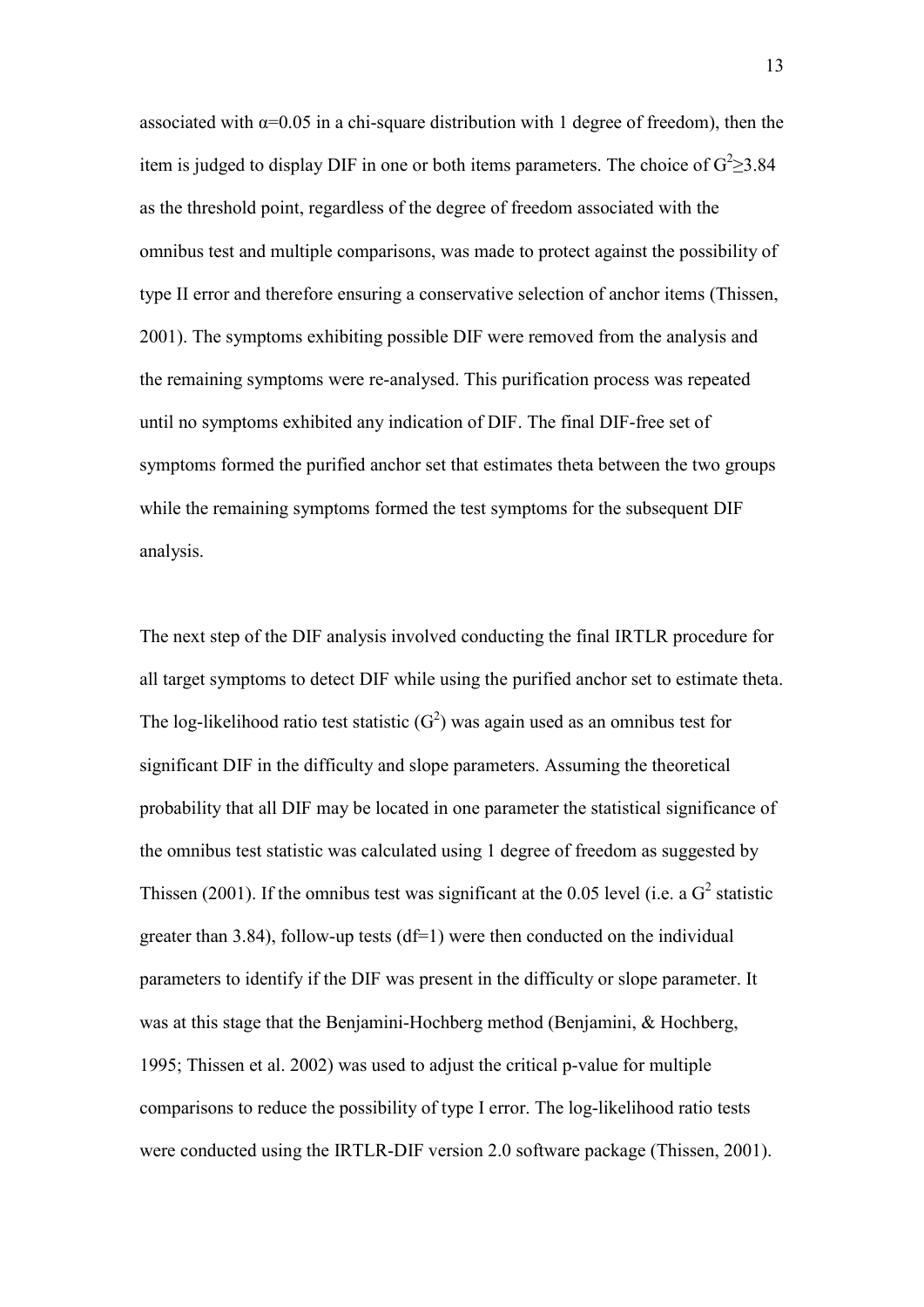#### **RESULTS**

Of the total sample, 13,753 respondents (32%) reported feeling sad, blue, depressed or lacked interest/pleasure for a period of 2 weeks at some point in their life. Respondents who did not experience two weeks of depressed mood or lack of interest or pleasure were excluded from the current analysis, as they were not assessed for the remaining MDE symptoms. Of the studied sample there were 1,645 (11.9%) respondents with a lifetime diagnosis of GAD. The prevalence estimates and odds ratios of MDE symptoms stratified by GAD are presented in Table 2. In respondents with GAD, the odds of reporting any MDE symptom were higher than in respondents without GAD.

Table 3 shows the results of the confirmatory factor analysis in the total sample and in the two subsamples. The CFI, TLI, and RMSEA statistics provide evidence of a reasonably well fitting 1-factor model in the total sample and the two sub-samples. Loadings on the one factor were sufficiently high for all symptoms, ranging from 0.59 to 0.82 in the total sample, and 0.55 to 0.81 in the two sub-samples. Taking these results into account we are able to conclude that the symptom data showed an adequate level of essential unidimensionality required by the IRT model.

In the purification process prior to the DIF detection, two symptoms, psychomotor disturbance and worthlessness/guilt, were identified as the DIF-free anchor items and the remaining five symptoms identified as the target symptoms for the DIF analysis. Figure 2 presents the results of the DIF analysis for each symptom in the form of ICCs for the two studied groups. Assuming a theoretical probability that all DIF is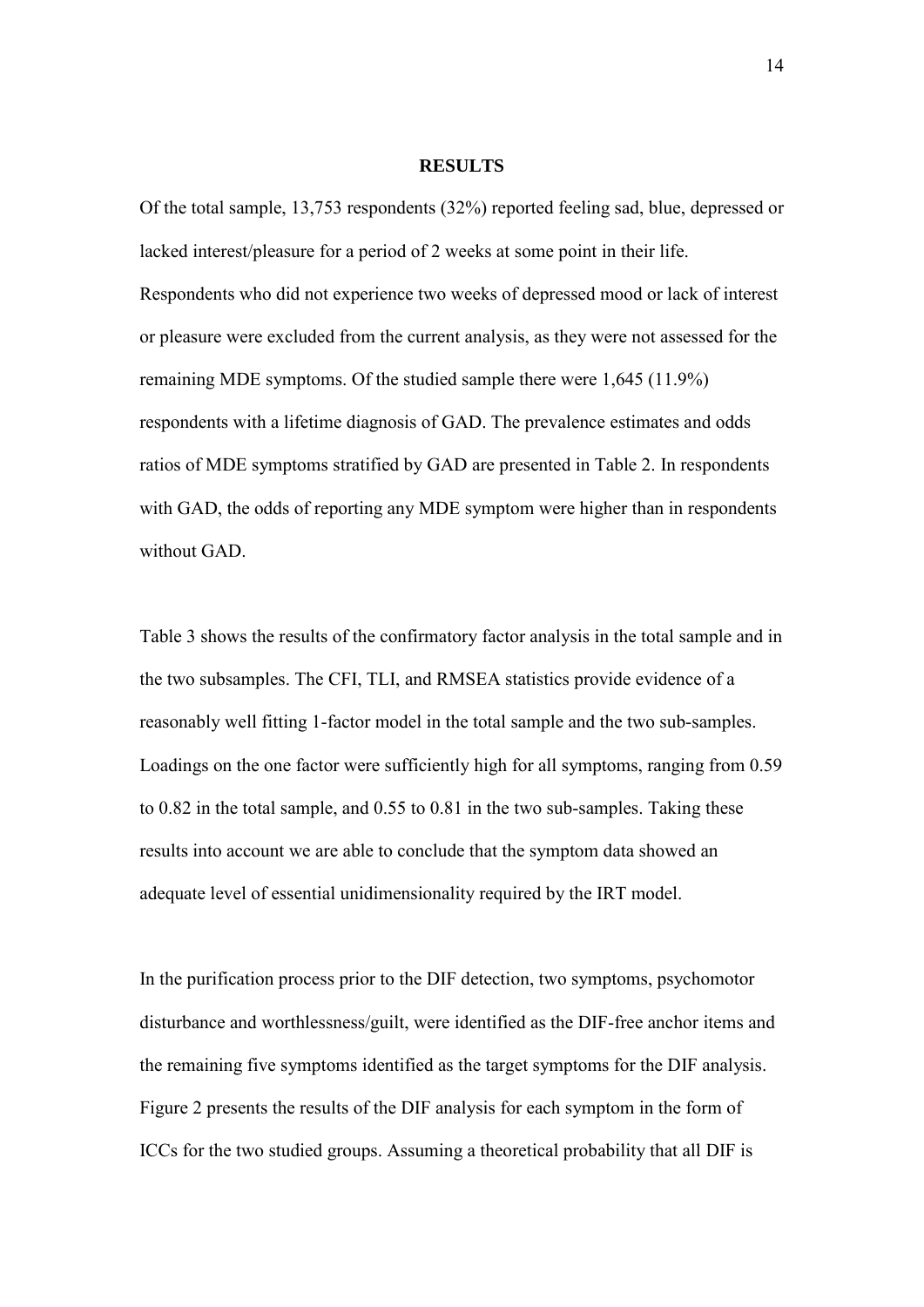located in one parameter, using 1 degree of freedom indicates that DIF may be present in the *a* or *b* parameters in two symptoms, fatigue/loss of energy ( $G^2 = 4.8$ ,  $p = 0.03$ ), and thoughts of death/suicide ( $G^2 = 4.1$ , p = 0.04). In follow-up comparisons before adjustment, only one test symptom, fatigue/loss of energy, indicated significant *b*-DIF (the *difficulty* parameters were different between the two groups but the *slope* parameters remained the same;  $G^2 = 4.8$ , p = 0.03). However, after adjusting the critical p-value for multiple comparisons using the Benjamini-Hochberg method no symptom of depression indicated significant *b*-DIF or *a-*DIF between respondents with and without GAD.

### **DISCUSSION**

The aim of the current study was to further understand the nature and source of comorbidity between MDE and GAD by comparing MDE symptom functioning in those with co-morbid GAD and those without. The current study analysed data from a large community based epidemiological survey to examine if conceptually similar symptoms required for MDE and GAD may artificially contribute to co-morbidity. The data did not support the hypotheses of the current study that symptoms thought to be similar in wording and definition would exhibit significant DIF. After controlling for multiple comparisons no symptoms of MDE were found to exhibit significant DIF between respondents with and without GAD. This result indicates that there is no evidence to suggest that cases with GAD differ in their MDE symptom profile to cases without GAD.

Many researchers have previously suggested that co-morbidity between MDE and GAD may be, in part, a function of the high degree of similarity in diagnostic criteria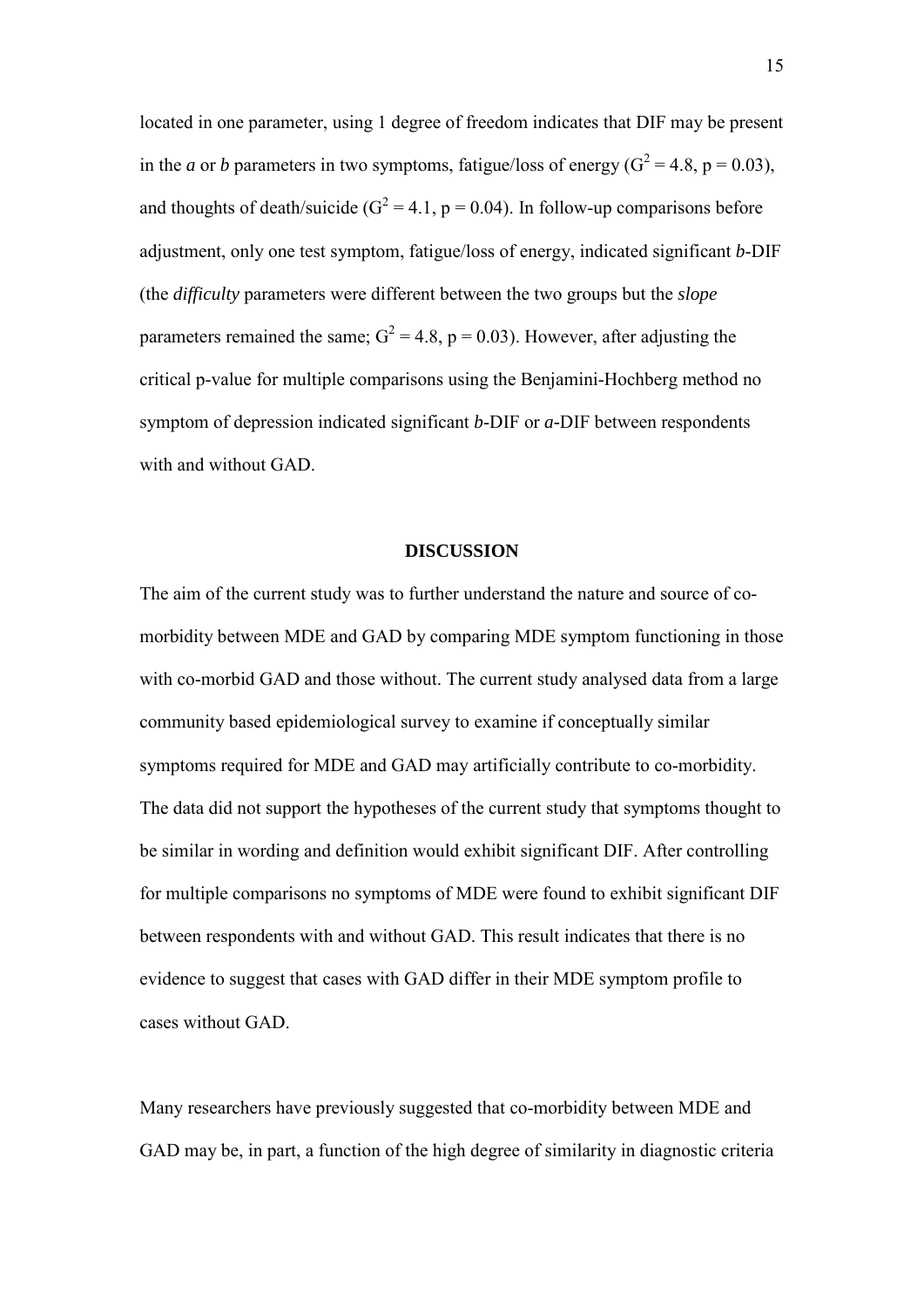operationalised by the DSM-IV classification system and the associated endorsement of MDE symptoms is biased as a result (Brown & Barlow, 1992; Brown et al., 2001; Brown et al., 1995; Frances et al., 1992; Hunt, 2000; Maser, 1998; Slade & Watson, 2006). However, the findings from the current study do not offer further support for this hypothesis. If it were true we would have expected to see a different symptom profile, one associated with the endorsement of overlapping anxiety symptoms, emerge in cases with GAD compared to cases without GAD. However, some caution is required when drawing this conclusion since DIF detection using the IRTLR procedure is only one method to investigate differential symptom profiles between experimental groups and there is ongoing debate regarding which methodology is the most accurate (Millsap & Everson, 1993). Furthermore, the procedures of IRT and particularly DIF are relatively new to the field of psychiatry and clinical psychology and there is still a need for further refinement to the procedures used in this study. It is argued that these findings need to be replicated using alternative methods of DIF and in a variety samples in order to provide additional support for the current findings.

Despite the above concerns the current findings can tentatively provide some conclusions regarding the source and nature of co-morbidity between MDE and GAD. As there was no finding of DIF this seems to indicate that there is no interaction between the endorsement of anxiety symptoms in MDE and the presence of GAD. The presentation and experience of MDE could therefore be considered the same in cases with and without GAD. Why then do these two disorders co-occur, and why are the observed odds of endorsing MDE symptoms increased with the presence of GAD? One possible explanation stems from the literature addressing the latent structure of mental disorders. Clark and Watson (1991) first argued that mood and anxiety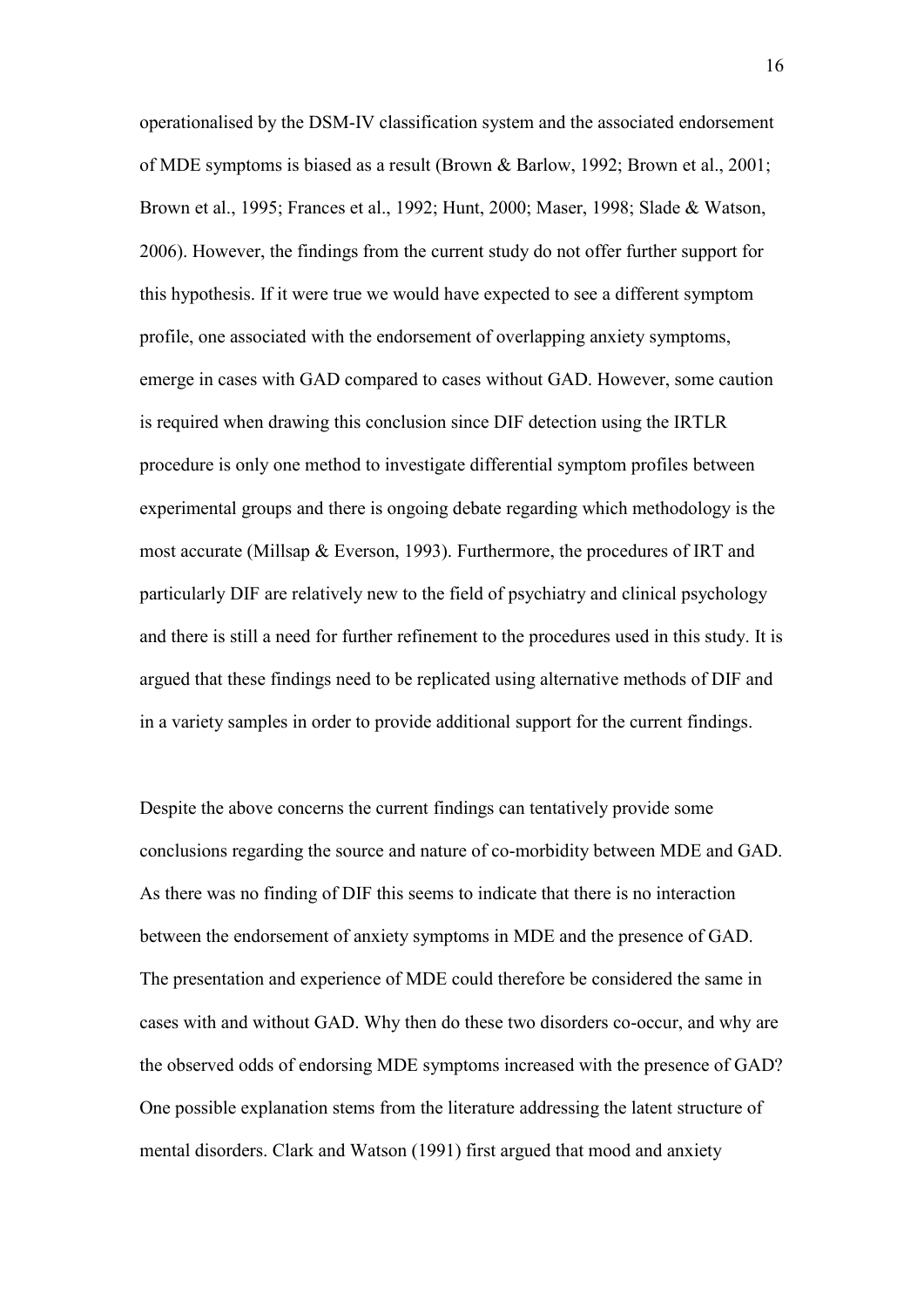disorders could be understood in terms three underlying factors (negative affect, positive affect, and physiological hyperarousal). This model has since been extended to investigate the higher order factor structure of the common DSM mental disorders, which has indicated that anxiety and unipolar mood disorders exist together on one underlying construct or dimension, similar to negative affect but now labelled the internalizing factor (Krueger, 1999; Clark & Watson, 2006; Slade & Watson, 2006).

Krueger and Finger (2001) fitted a 2 parameter IRT model to examine the relationship between the seven anxiety and unipolar mood disorders and the internalizing latent dimension. They found that MDE tended to occupy the lower end of the internalizing spectrum whilst GAD occupied the upper end. This model implies that MDE is an easy disorder to meet criteria for and respondents with GAD (indicating a high level of internalizing) should more often meet criteria for the disorders that are indicators of a lower level of internalizing. Integrating this conception of co-morbidity with the results of the current study it could be argued that the symptoms of MDE function as similar indicators of the underlying trait regardless of the presence of GAD. Respondents with GAD however, are more likely to have endorsed the full range of MDE symptoms, and therefore a reduced chance of having pure GAD, as they are considered higher up on the internalizing factor.

There are several limitations of the current study that should be considered in light of the results. First, the data were based on retrospective self-reports of MDE and GAD. There is some concern that the retrospective nature can influence the results due to recall bias (Kruijshaar et al., 2005; Simon et al., 1995; Simon & Von Korff, 1992). Certain MDE symptoms may or may not have been reported depending on the limits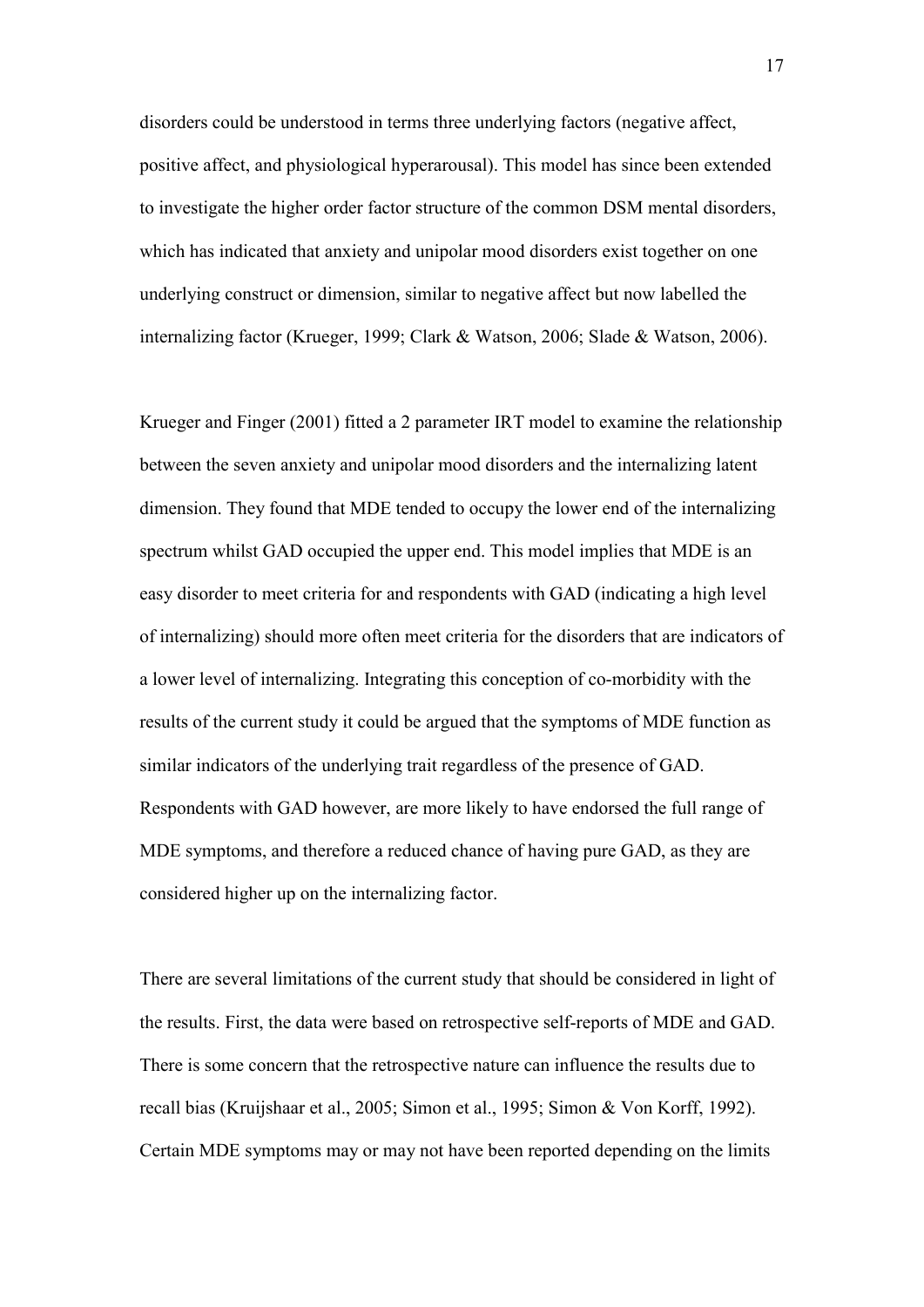of each respondent's memory. This is a common problem face in the field of psychiatry and clinical psychology as there are relatively few and in some cases no strict laboratory tests that can be applied to corroborate the patients self-report. As a result, the current study must assume that the majority of patient self-report responses are an accurate reflection of past life events.

Second, the interview contained embedded gate/skip questions that automatically partition the respondents into smaller sub-samples depending on their responses. For the current study, the sample was partitioned into respondents who reported at least one of the first two symptoms of depression. An accurate analysis of these two symptoms was not possible nor was it possible to examine respondents who might endorse symptoms of depression without these two symptoms. A study by Zimmerman et al. (2006) using a skip-free diagnostic assessment found that almost all patients (98.5%) who endorsed five or more symptoms of MDE, therefore meeting the DSM-IV symptom criteria, indicated at least low mood or lack of interest/pleasure as one of their symptoms. Therefore, while an accurate analysis of the first two symptoms was not able to be attained, we are confident that the sample examined in this study is representative of a sub-population at greater risk of developing MDE. Furthermore, the benefits of examining data-rich community based epidemiological studies despite the restricted sample far outweigh the negatives if we do not. One major benefit includes the ability to investigate the symptom profiles in a large sample of respondents from the wider community with a diverse range of sociodemographic features.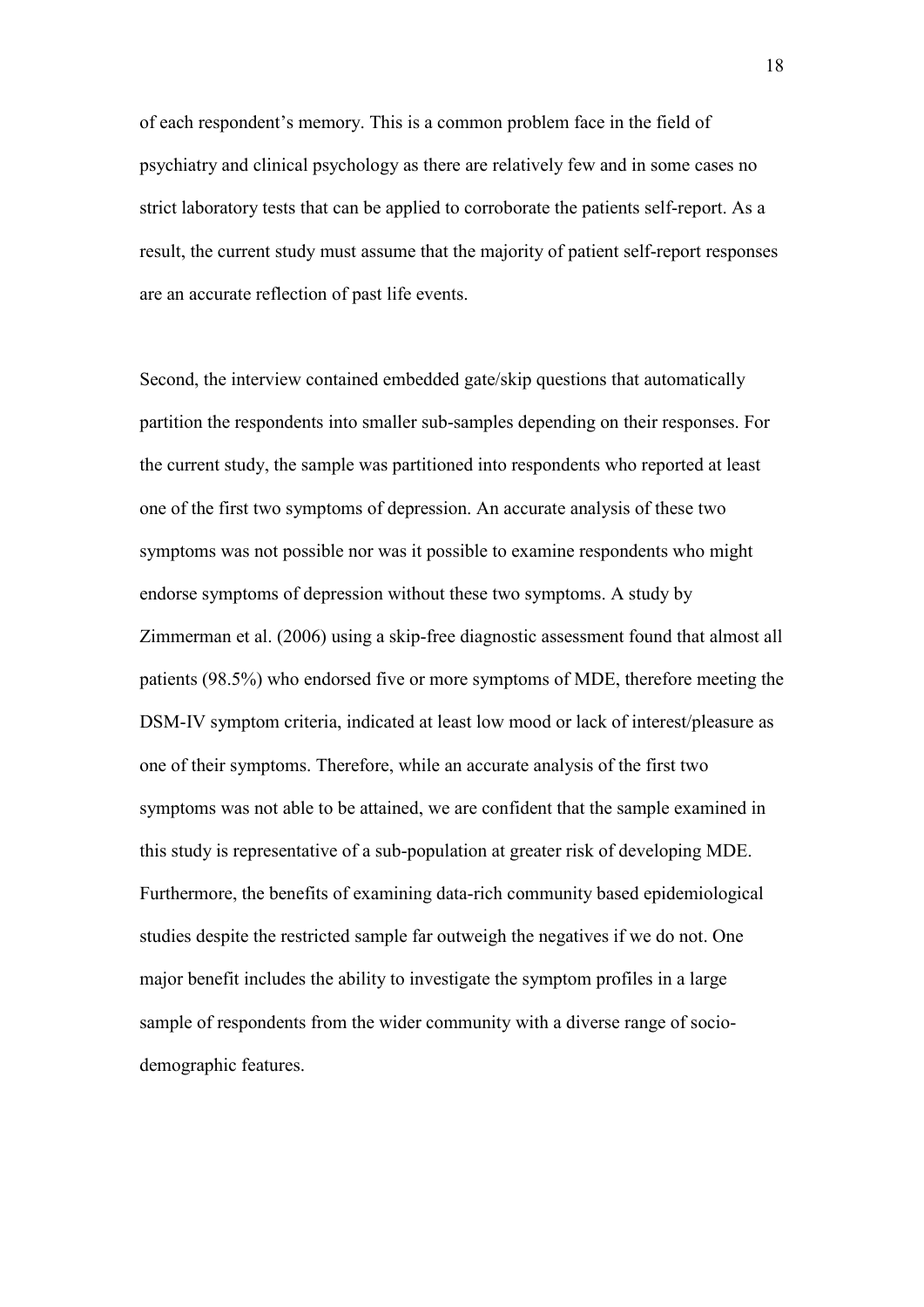Third, despite the significant strengths of the IRTLR, including the ability to detect differences in groups that are matched according to a common underlying trait, there are some unresolved limitations that are often neglected in previous studies that implement the same procedure. Foremost is the IRT assumption that the underlying trait is normally distributed in the population under investigation. In the field of psychopathology, where the focus is on abnormal or maladaptive behaviour, the underlying latent trait is often unlikely to have a normal distribution. Woods (2008a), in a simulation study, found that violations of this assumption can lead to greater type I error rates, particularly when no anchor set is specified. The current study attempted to address this issue by first, setting an explicit DIF-free anchor set and second, by using the Benjamini-Hochberg method to control type I error at 5% across the study. Woods (2008b) has recently developed a method that can reliably detect DIF using IRTLR methods in non-normal distributions. However, at this point in time the procedure has been developed assuming a non-normal distribution in the focal group only and is not expected to work well when the reference group is non-normal yet presumed normal. We have no reason to believe that in the current study the focal group has a non-normal distribution but the reference group is normal therefore it was decided not to follow-up with this additional testing.

The current study was the first to specifically investigate the hypothesis that conceptually similar symptoms contained in the DSM-IV diagnostic system may artificially contribute to the co-morbidity between MDE and GAD. Using an IRT based procedure our results show that there is no evidence of differential reporting of MDE symptoms between survey respondents with and without GAD. Nevertheless, high co-morbidity between MDE and GAD remains. Fortunately, the current findings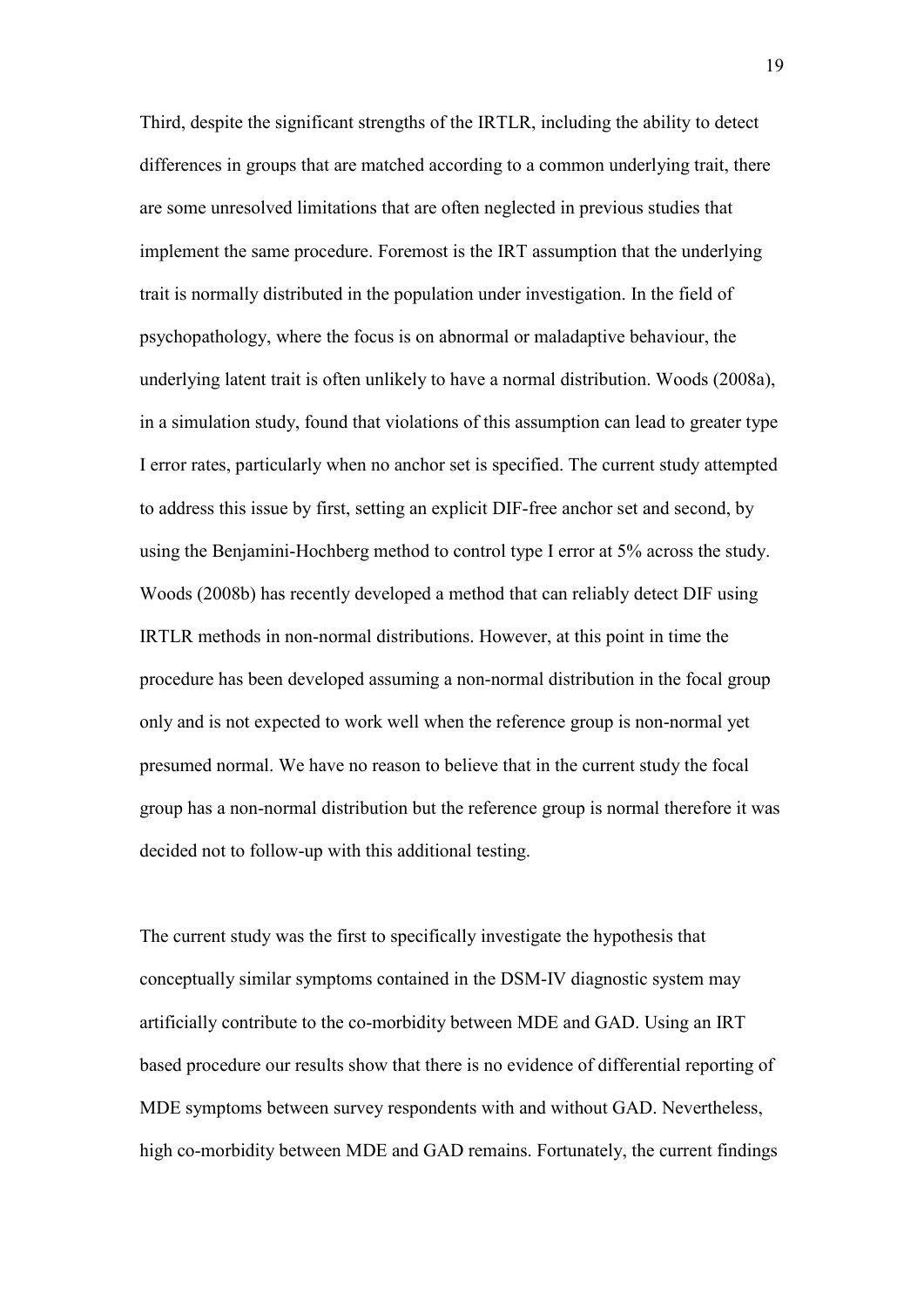possibly indicate that co-morbidity is less likely to be an artefact of the diagnostic system and more likely to be the result of a true underlying association between diagnostic constructs. Additional research is required to support and confirm the findings of the current study.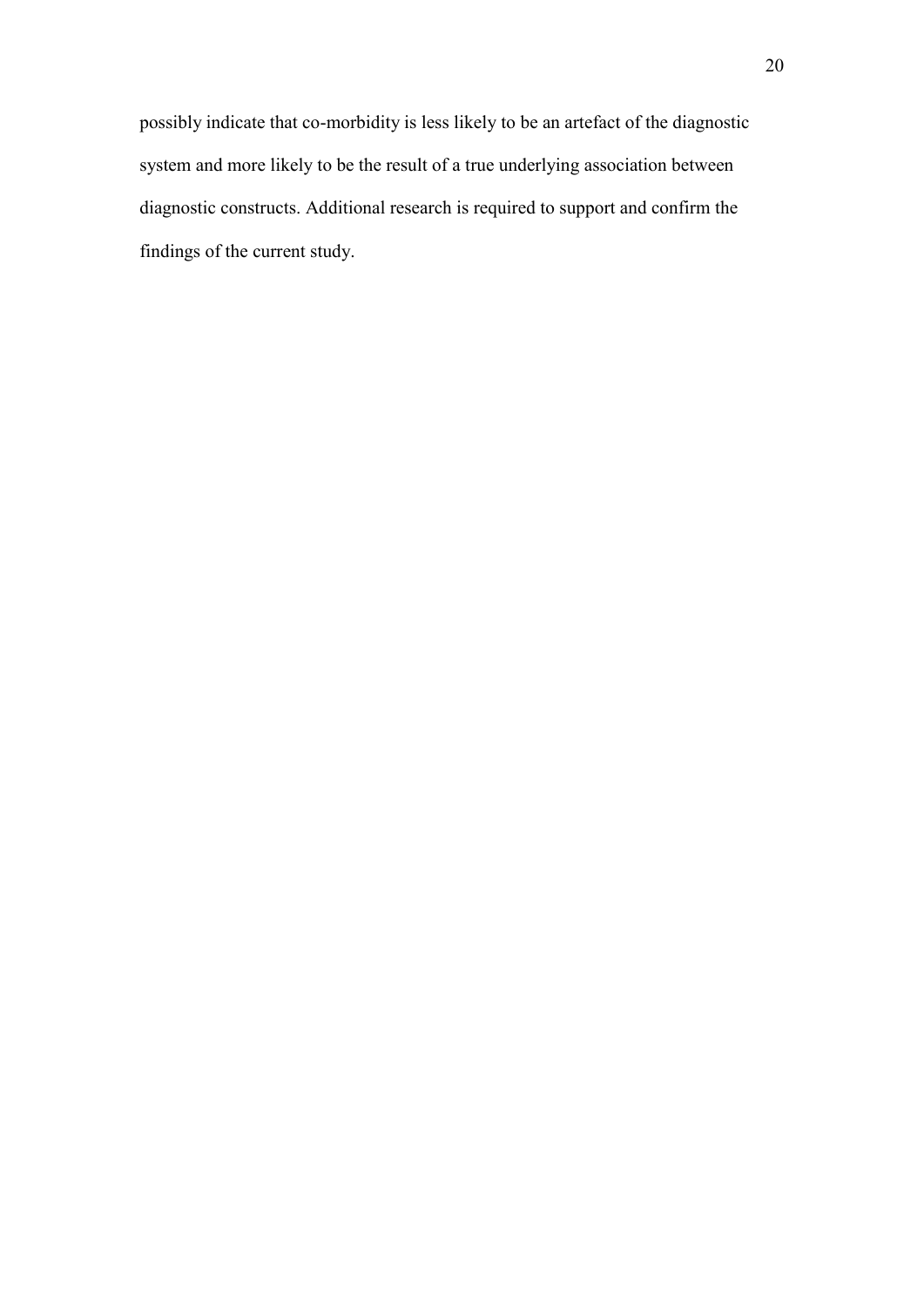# **ACKNOWLEDGEMENTS**

This study was funded in part by an Australian Postgraduate Award doctoral scholarship and NHMRC project grant no. 510137. The authors declare no conflict of interest.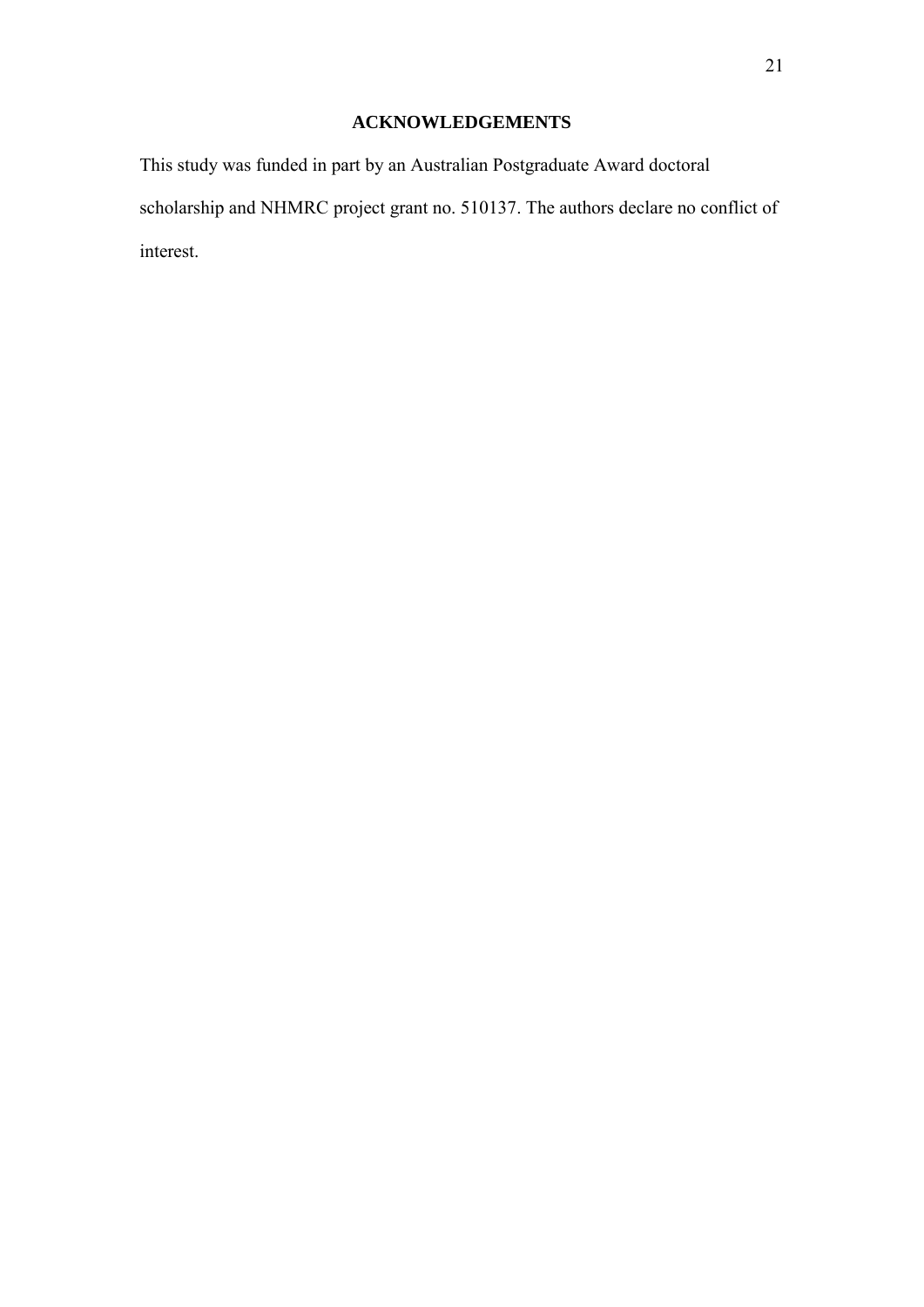#### **REFERENCES**

- **American Psychiatric Association** (2000). *The Diagnostic and Statistical Manual of Mental Disorders - Fourth Edition Text Revision*. American Psychiatric Association: Washington, DC.
- Andrews G, Slade T, Issakidis C (2002). Deconstructing current comorbidity: data from the Australian National Survey of Mental Health and Well-Being. *British Journal of Psychiatry* **181**, 306-314.
- **Andrews G, Stewart G, Morris-Yates A, Holt P, Henderson S** (1990). Evidence for a general neurotic syndrome. *British Journal of Psychiatry* **157**, 6-12.
- **Angold A, Costello EJ, Erkanli A.** (1999). Comorbidity. *Journal of Child Psychology and Psychiatry* **40**, 57-87.
- **Benjamini Y, Hochberg Y** (1995). Controlling for false discovery rate: a practical and powerful approach to multiple testing. *Journal of the Royal Statistical Society, Series B* **57**, 289-300.
- **Brown TA, Antony MM, Barlow DH** (1995). Diagnostic comorbidity in panic disorder: effect on treatment outcome and course of comorbid diagnoses following treatment. *Journal of Consulting and Clinical Psychology* **63**, 408- 418.
- **Brown TA, Barlow DH** (1992). Comorbidity among anxiety disorders: Implications for treatment and DSM-IV. *Journal of Consulting and Clinical Psychology* **60,**  835-844.
- **Brown TA, Marten PA, Barlow DH** (1995). Discriminant validity of the symptoms constituting the DSM-III-R and DSM-IV associated symptom criterion of generalized anxiety disorder. *Journal of Anxiety Disorders* **9**, 317-328.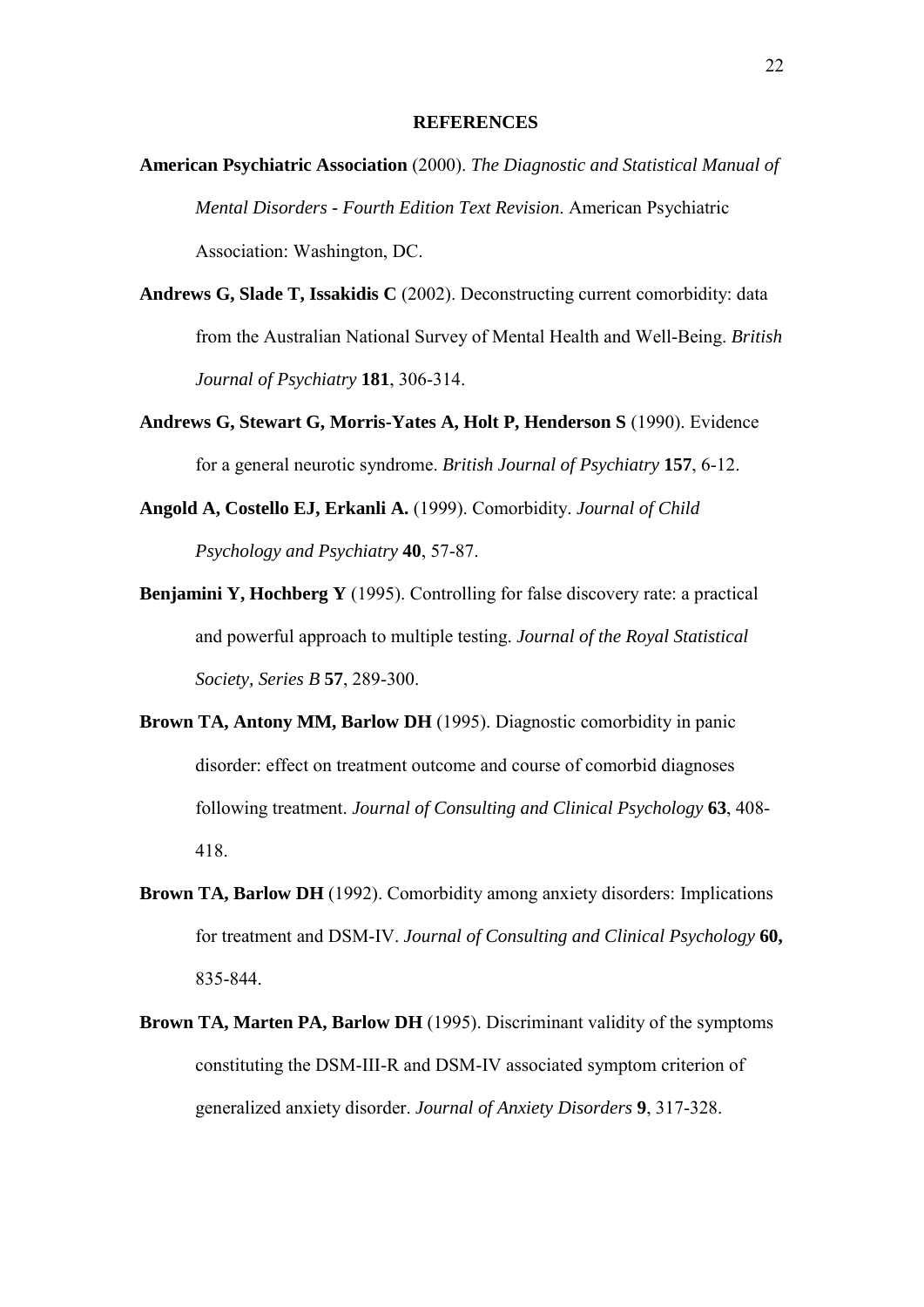- **Browne MW, MacCallum RC, Kim CT, Anderson BL, Glaser R** (2002). When fit indices and the residuals are incompatible. *Psychological Methods* **7**, 403-421.
- **Carter AS, Pollock RA, Suvak MK, Pauls DL** (2004). Anxiety and Major Depression comorbidity in a family study of Obsessive-compulsive disorder. *Depression and Anxiety* **20**, 165-174.
- **Clark LA, Watson D.** (1991). Tripartite model of anxiety and depression: Psychometric evidence and taxonomic implications. *Journal of Abnormal Psychology* **100**, 316-336.
- **Clark LA, Watson D.** (2006). Distress and fear disorders: an alternative empirically based taxonomy of the 'mood' and 'anxiety' disorders. *British Journal of Psychiatry* **189**, 481-483.
- **Clarkin JF, Kendall PC** (1992). Comorbidity and treatment planning: summary and future directions. *Journal of Consulting and Clinical Psychology* **60**, 904-908.
- **Drasgow F, Parsons CK** (1983). Application of unidimensional item response theory models to multidimensional data. *Applied Psychological Measurement* **7**, 189- 199.
- **Edelen MO, Thissen D, Teresi JA, Kleinman M, Ocepek-Welikson K** (2006). Identification of differential item functioning using item response theory and the likelihood-based model comparison approach. *Medical Care* **44**, S134- S142.
- **Embretson SE, Reise SP** (2000). *Item Response Theory for Psychologists*. Lawrence Erlbaum Associates: Mahwah.
- **Frances AJ, Manning D, Marin D, Kocsis J, McKinney K, Hall W, Kline M** (1992). Relationship of anxiety and depression. *Psychopharmacology* **106**, S82-S86.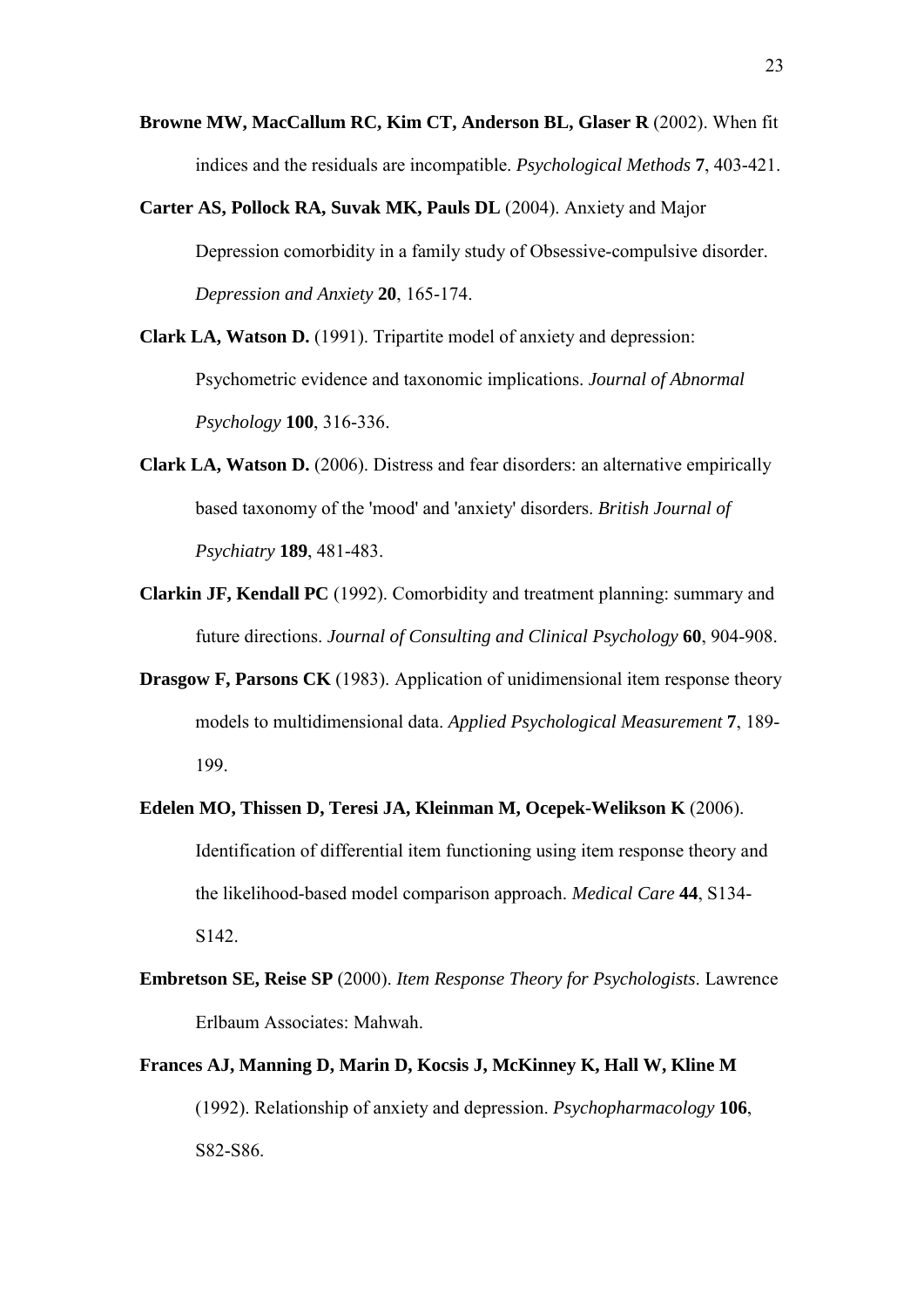- **Frances AJ, Widiger TA, Fyer MR** (1990). The influence of classification methods on comorbidity. In *Comorbidity of Mood and Anxiety Disorders* (eds. Maser J, Cloninger CR). American Psychiatric Press: Washington, DC.
- **Grant BF, Dawson DA, Stinson FS, Chou PS, Kay W, Pickering R** (2003b). The Alcohol Use Disorder and Associated Disabilities Interview Schedule-IV (AUDADIS-IV): Reliability of alcohol consumption, tobacco use, family history of depression and psychiatric diagnostic modules in a general population sample. *Drug and Alcohol Dependence* **71,** 7-16.
- **Grant BF, Hasin DS, Stinson FS, Dawson DA, Ruan WJ, Goldstein RB, Smith SM, Saha TD, Huang B** (2005). Prevalence, correlates, co-morbidity, and comparative disability of DSM-IV generalized anxiety disorder in the USA: results from the National Epidemiologic Survey of Alcohol and Related Conditions. *Psychological Medicine* **35**, 1747-1759.
- **Grant BF, Kaplan K, Shepard J, Moore T** (2003a). *Source and Accuracy Statement for Wave 1 of the 2001-2002 National Epidemiologic Survey on Alcohol and Related Conditions.* National Institute on Alcohol Abuse and Alcoholism: Bethesda, MD.
- **Hays RD, Morales LS, Reise SP** (2000). Item response theory and health outcomes measurement in the 21st century. *Medical Care* **39**, II28-II42.
- **Hettema JM, Neale MC, Myers JM, Prescott CA, Kendler KS** (2006). A population-based twin study of the relationship between neuroticism and internalizing disorders. *American Journal of Psychiatry* **163**, 857-864.
- **Holland PW, Wainer H** (1993). *Differential Item Functioning*. Lawrence Erlbaum Associates: Mahwah.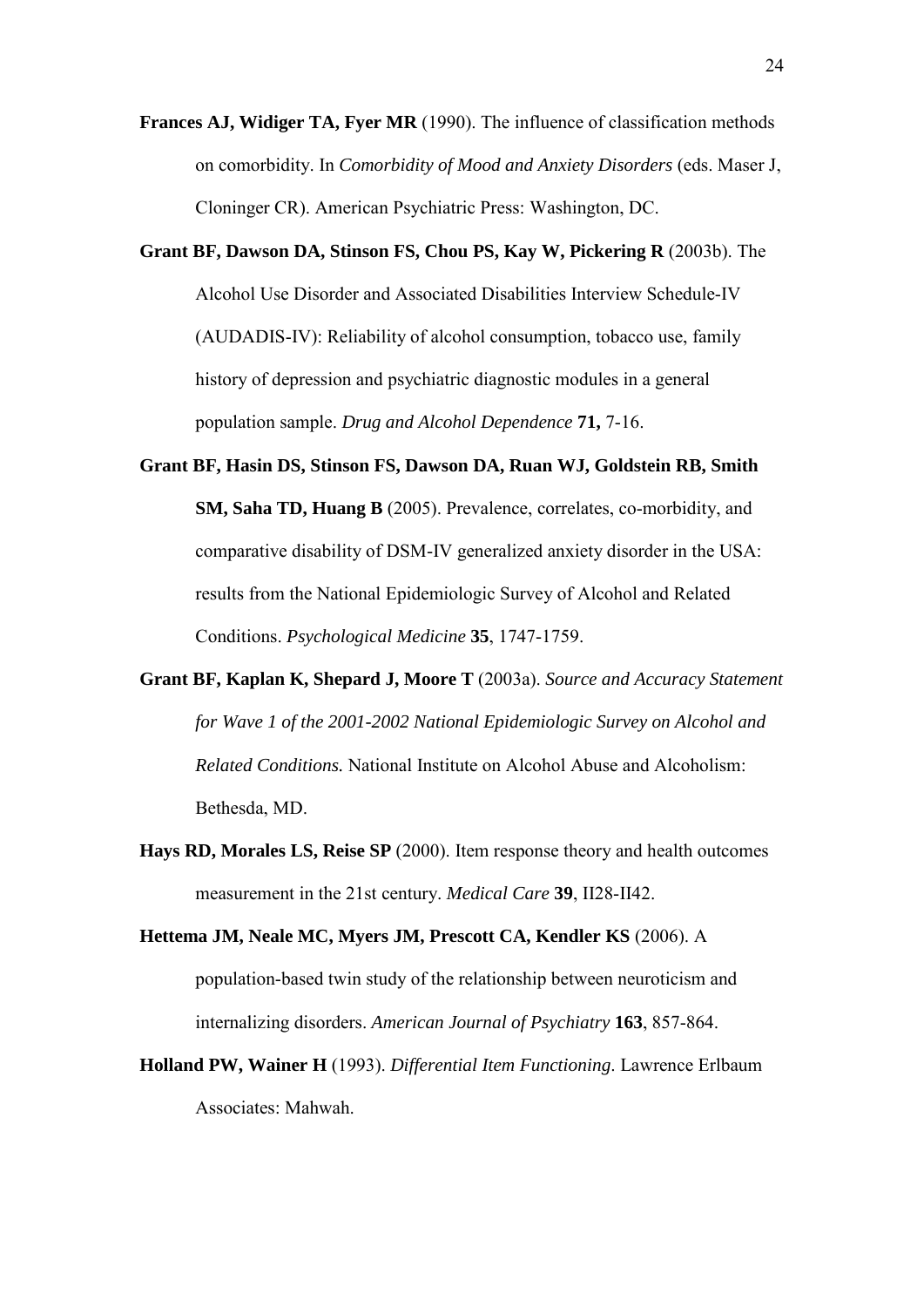- **Hunt C** (2000). The diagnosis and nature of generalized anxiety disorder. *Current Opinion in Psychiatry* **13**, 157-161.
- **Hunt C, Issakidis C, Andrews G** (2002). DSM-IV generalized anxiety disorder in the Australian National Survey of Mental Health and Well-being. *Psychological Medicine* **32**, 649-659.
- **Hunt C, Slade T, Andrews G** (2004). Generalized anxiety disorder and major depressive disorder comorbidity in the National Survey of Mental Health and Well-Being. *Depression and Anxiety* **20**, 23-31.
- **Jorm AF** (2006). National surveys of mental disorders: are they researching scientific facts or constructing useful myths? *Australian and New Zealand Journal of Psychiatry* **40**, 830-834.
- **Judd LL, Kessler RC, Paulus MP, Zeller PV, Wittchen HU, Kunovac JL** (1998). Comorbidity as a fundamental feature of generalized anxiety disorders: Results from the National Comorbidity Study (NCS). *Acta Psychiatrica Scandinavica* **98**, 6-11.
- **Kendler KS, Gardner CO, Gatz M, Pedersen NL** (2007). The sources of comorbidity between major depression and generalized anxiety disorder in a Swedish national twin sample. *Psychological Medicine* **37**, 453-462.
- **Kessler RC, Chiu WT, Demler O, Walters EE** (2005). Prevalence, severity, and comorbidity of 12-month DSM-IV disorders in the National Comorbidity Survey Replication. *Archives of General Psychiatry* **62**, 617-627.
- **Kessler RC, Ustun B eds.** (2008). *The WHO World Mental Health Survey: Global perspectives on the epidemiology of mental disorders*. Cambridge University Press: New York, NY.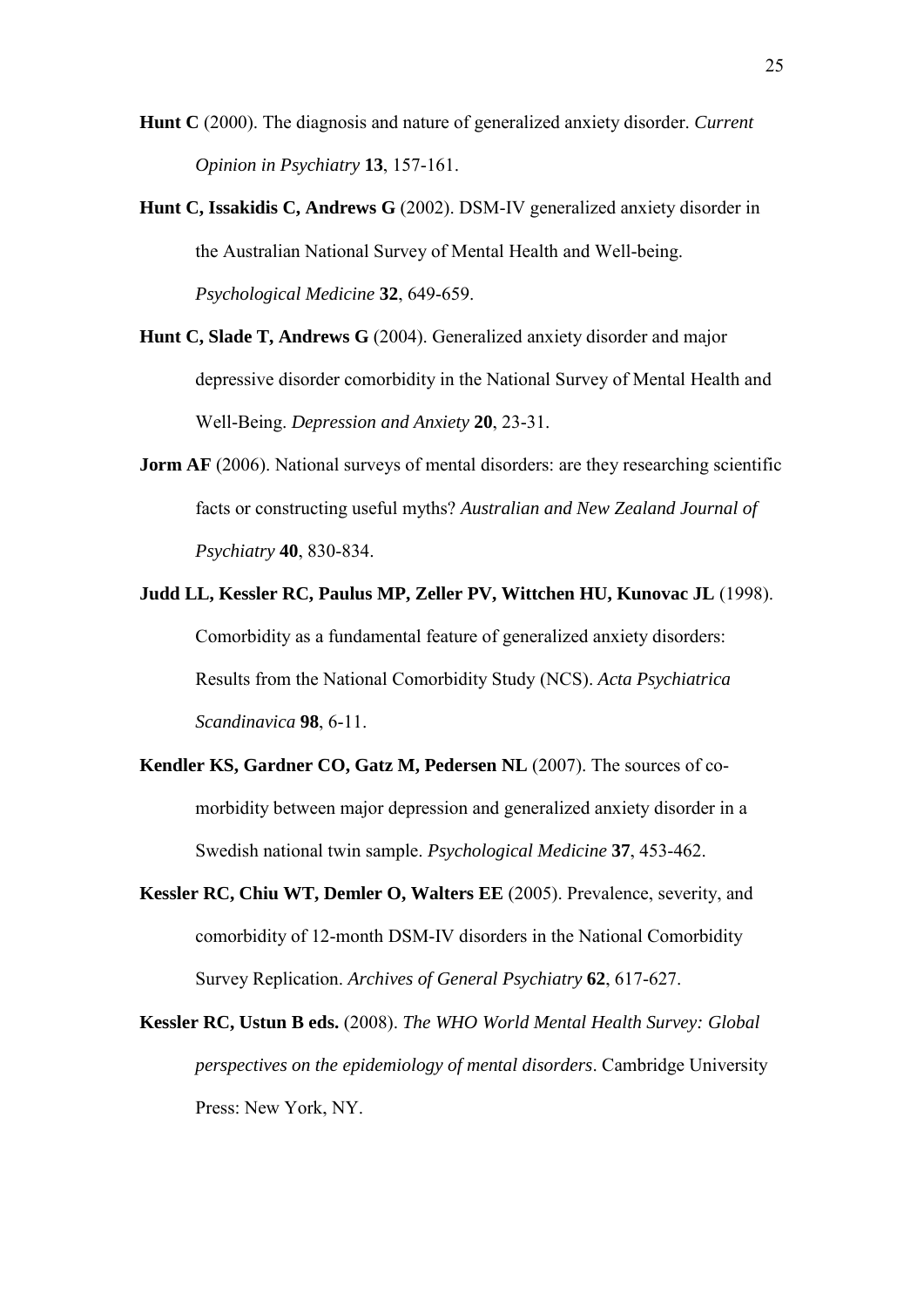**Krueger RF.** (1999). The structure of common mental disorders. *Archives of General Psychiatry* **56**, 921-926.

- **Krueger RF, Bezdjian S.** (2009). Enhancing research and treatment of mental disorders with dimensional concepts: toward DSM-V and ICD-11. *World Psychiatry* **8**.
- **Krueger RF, Finger MS.** (2001). Using item response theory to understand comorbidity among anxiety and unipolar mood disorder. *Psychological Assessment* **13**, 140-151.
- **Kruijshaar ME, Barendregt J, Vos T, de Graaf R, Spijker J, Andrews G.** (2005). Lifetime prevalence estimates of major depression: An indirect estimation method and a quantification of recall bias. *European Journal of Epidemiology* **20**, 103-111.
- **Maj M** (2005). 'Psychiatric comorbidity': an artefact of current diagnostic systems? *British Journal of Psychiatry* **186**, 182-184.
- **Maser JD** (1998). Generalized anxiety disorder and its comorbidities: dispute at the boundaries. *Acta Psychiatrica Scandinavica* **98**, 12-22.
- **Millsap RE, Everson HT** (1993) Methodology Review: Statistical approaches for assessing measurement bias. *Applied Psychological Measurement* **17**, 297- 334.
- **Moussavi S, Chatterji S, Verdes E, Tandon A, Patel V, Ustun B** (2007). Depression, chronic diseases, and decrements in health: results from the World Health Surveys. *The Lancet* **370**, 851-858.
- **Murry CJL, Lopez AD eds.** (1996). *The Global Burden of Disease*. Harvard University Press: Harvard, MA.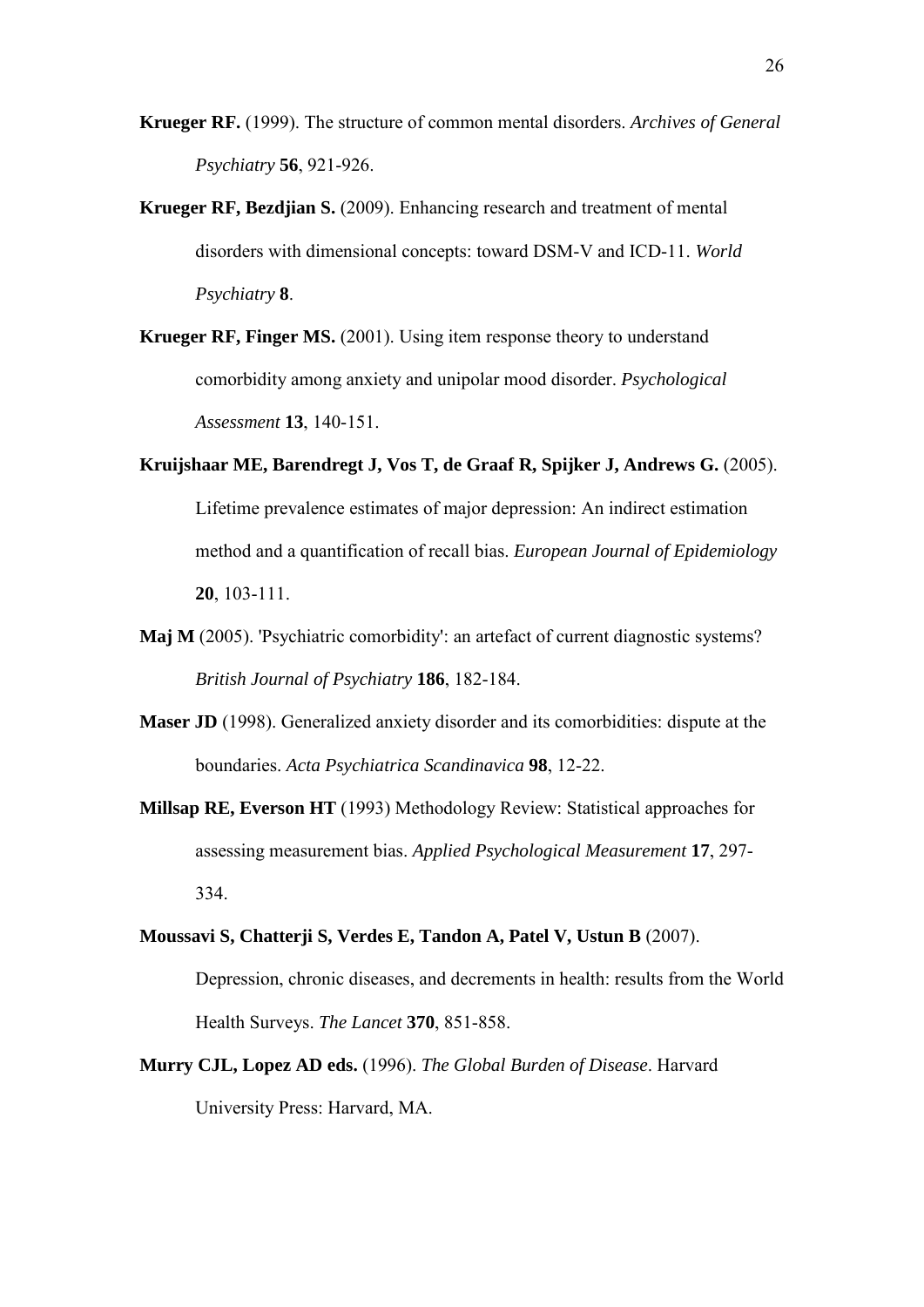- **Muthen LK, Muthen BO** (2007). *Mplus Users' Guide Fifth Edition*. Muthen & Muthen: Los Angeles, CA.
- **Navas-Ara MJ, Gomez-Benito J** (2002). Effects of ability scale purification on the identification of DIF. *European Journal of Psychological Assessment* **18**, 9- 15.
- **Proudfood H, Baillie AJ, Teesson M** (2006). The structure of alcohol dependence in the community. *Drug and Alcohol Dependence* **81**, 21-26.
- **Sanderson WC, Beck AT, Beck J.** (1990). Syndrome comorbidity in patients with major depression or dysthymia: Prevalence and temporal relationships. *American Journal of Psychiatry* **147**, 1025-1028.
- **Shah BV, Barnwell BG, Biegler GS.** (1997). *SUDAAN User's manual*. Research Triangle Institute: Research Triangle Park, NC.
- **Simon GE, Von Korff M** (1992). Reevaluation of secular trends in depression rates. *American Journal of Epidemiology* **135**, 1411-1422.
- **Simon GE, Von Korff M, Ustun TB, Gater R, Gureje O, Sartorius N** (1995). Is the lifetime risk of depression actually increasing? *Journal of Clinical Epidemiology* **48**, 1109-1118.
- **Slade T, Watson D** (2006). The structure of common DSM-IV and ICD-10 mental disorder in the Australian general population. *Psychological Medicine* **36**, 1593-1600.
- **Small DM, Simons AD, Yovanoff P, Silva SG, Lewis CC, Murakami JL, March J.** (2008). Depressed adolescents and comorbid psychiatric disorders: are there differences in the presentation of depression? *Journal of Abnormal Child Psychology*, 1-14.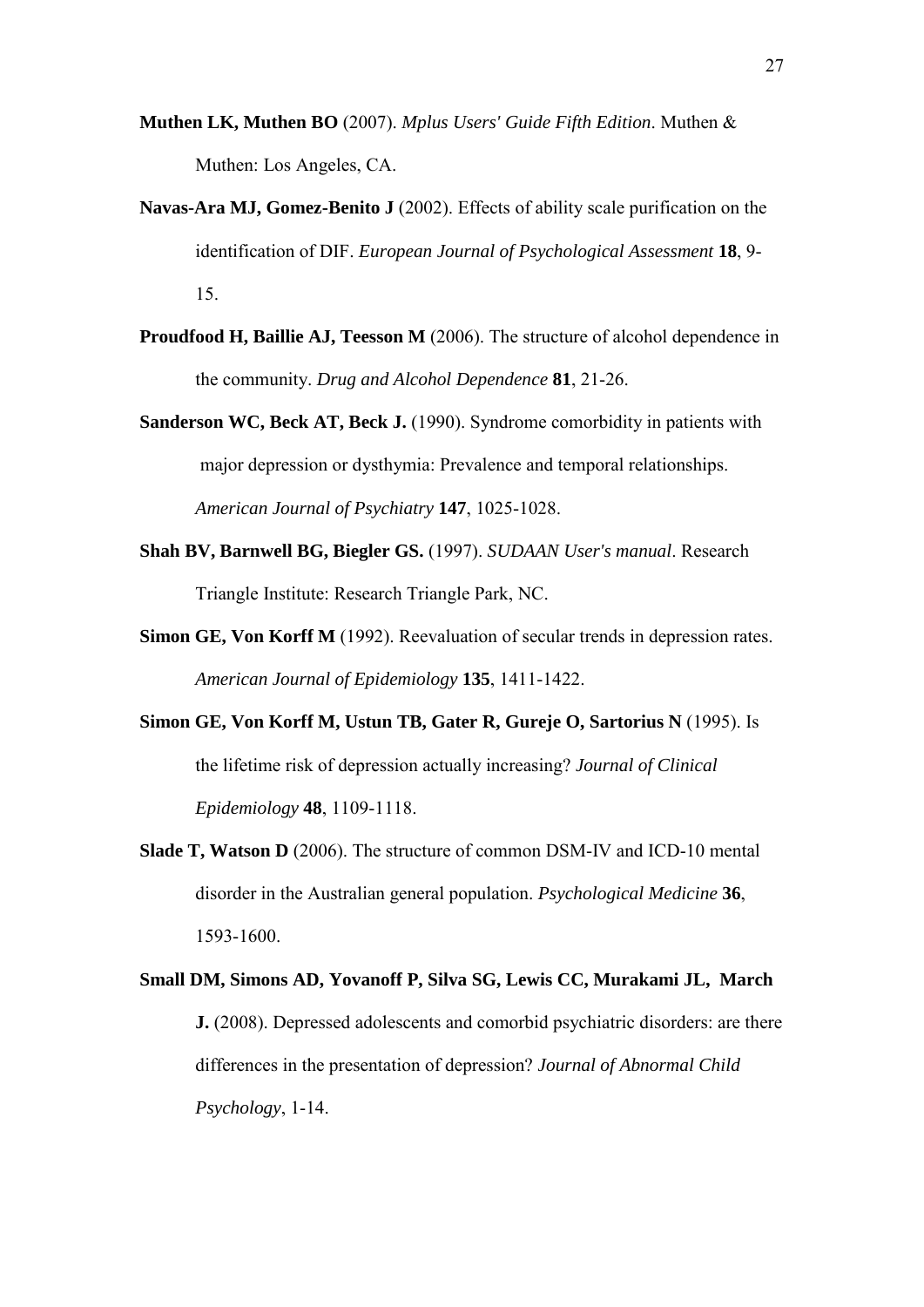- **Teesson M, Lynskey M, Manor B, Baillie A** (2002). The structure of cannabis dependence in the community. *Drug and Alcohol Dependence* **68**, 255-262.
- **Teresi JA, Ocepek-Welikson K, Kleinman M, Cook KF, Crane PK, Gibbons LE, Morales LS, Orlando-Edelen M, Cella D** (2007). Evaluating measurement equivalence using the item response theory log-likelihood ratio (IRTLR) method to assess difference item functioning (DIF): applications to measures of physical functioning ability and general distress. *Quality of Life Research* **16**, 43-68.
- **Thissen D** (2001). *IRTLR DIF v2.0*: Software for the computation of the statistics involved in item response theory likelihood-ratio tests for differential item functioning. Available from [http://www.unc.edu/~dthissen/dl.html.](http://www.unc.edu/~dthissen/dl.html)
- **Thissen D, Steinberg L, Kuang D** (2002). Quick and easy implementation of the Benjamini-Hochberg procedure for controlling the false positive rate in multiple comparisons. Journal of Educational and Behavioral Statistics 27, 77- 83.
- **Thissen D, Steinberg L, Wainer H** (1993). Detection of differential item functioning using the parameters of item response models. In *Differential Item Functioning* (ed. PW Holland and H Wainer). Lawrence Erlbaum Associates: Hillsdale, NJ.
- **Yu CY** (2002). Evaluating cutoff criteria of model fit indices for latent variable models with binary and continuous outcomes (Doctoral thesis). University of California: Los Angeles.
- **Woods C** (2009). Empirical selection of anchor for tests of differential item functioning. *Applied Psychological Measurement* **33**, 42-57.

**Woods C** (2008a). Likelihood-ratio DIF testing: effects of nonnormality. *Applied*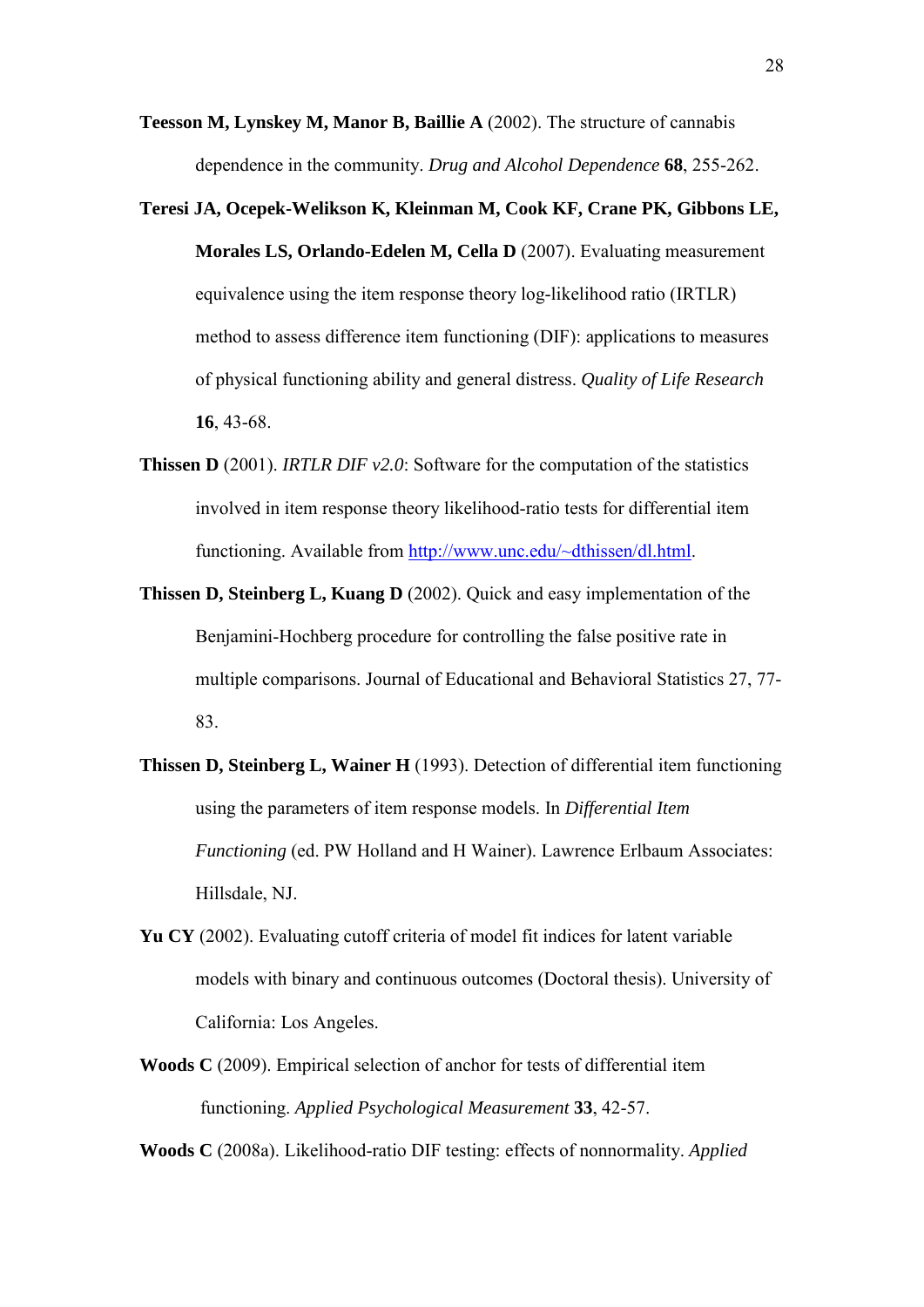*Psychological Measurement* **32**, 511-526.

**Woods C** (2008b). IRT-LR-DIF with estimation of the focal-group density as an empirical histogram. *Educational and Psychological Measurement* **88**, 571- 586.

## **Zimmerman M, McGlinchey JB, Young D, Chelminski I** (2006).

Diagnosing major depressive disorder IV: Relationship between number of symptoms and the diagnosis of disorder. *Journal of Nervous and Mental Disease* **194**, 450-453.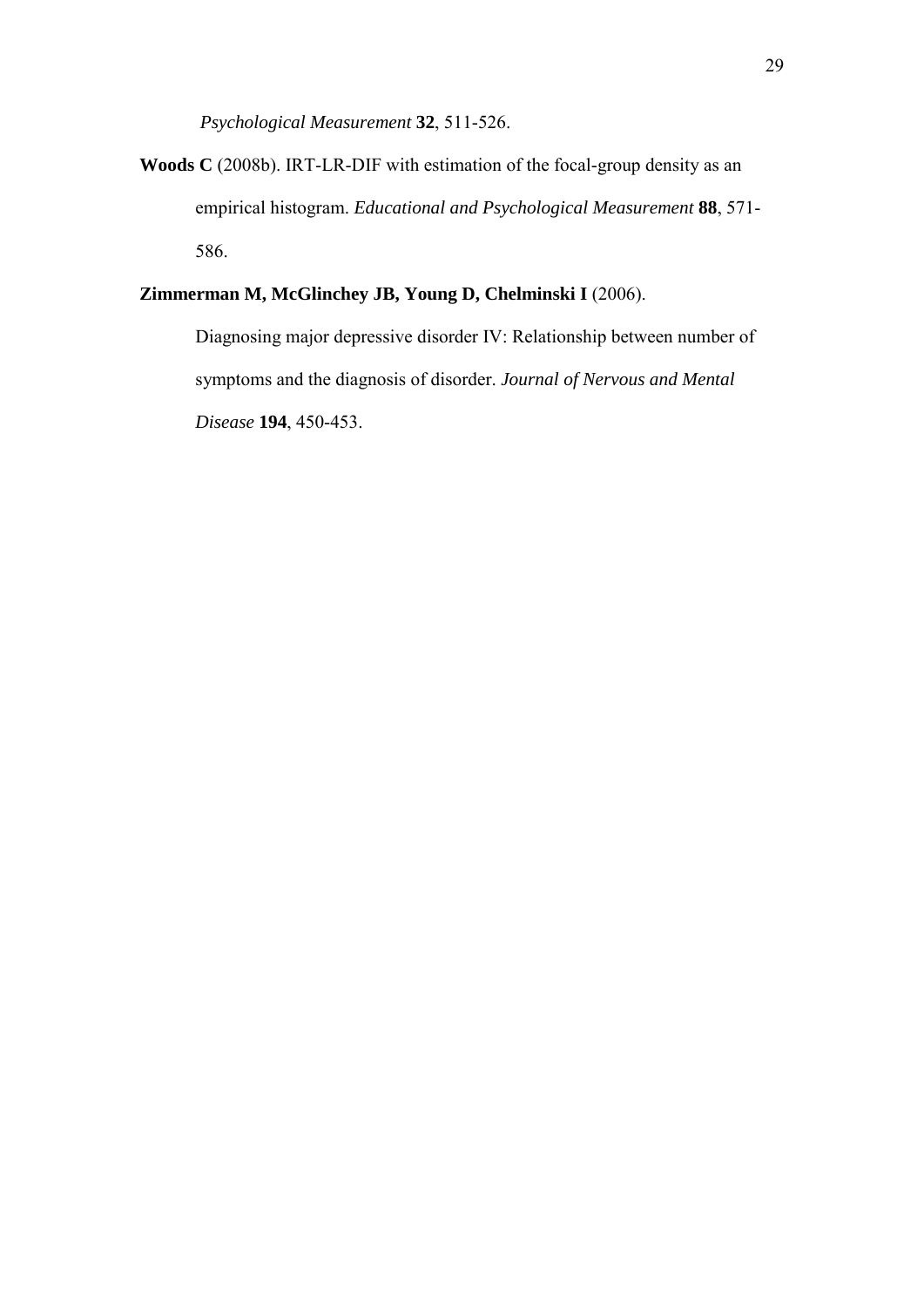## **FIGURES**



**Figure 1: Graphical representation of uniform DIF between two groups.**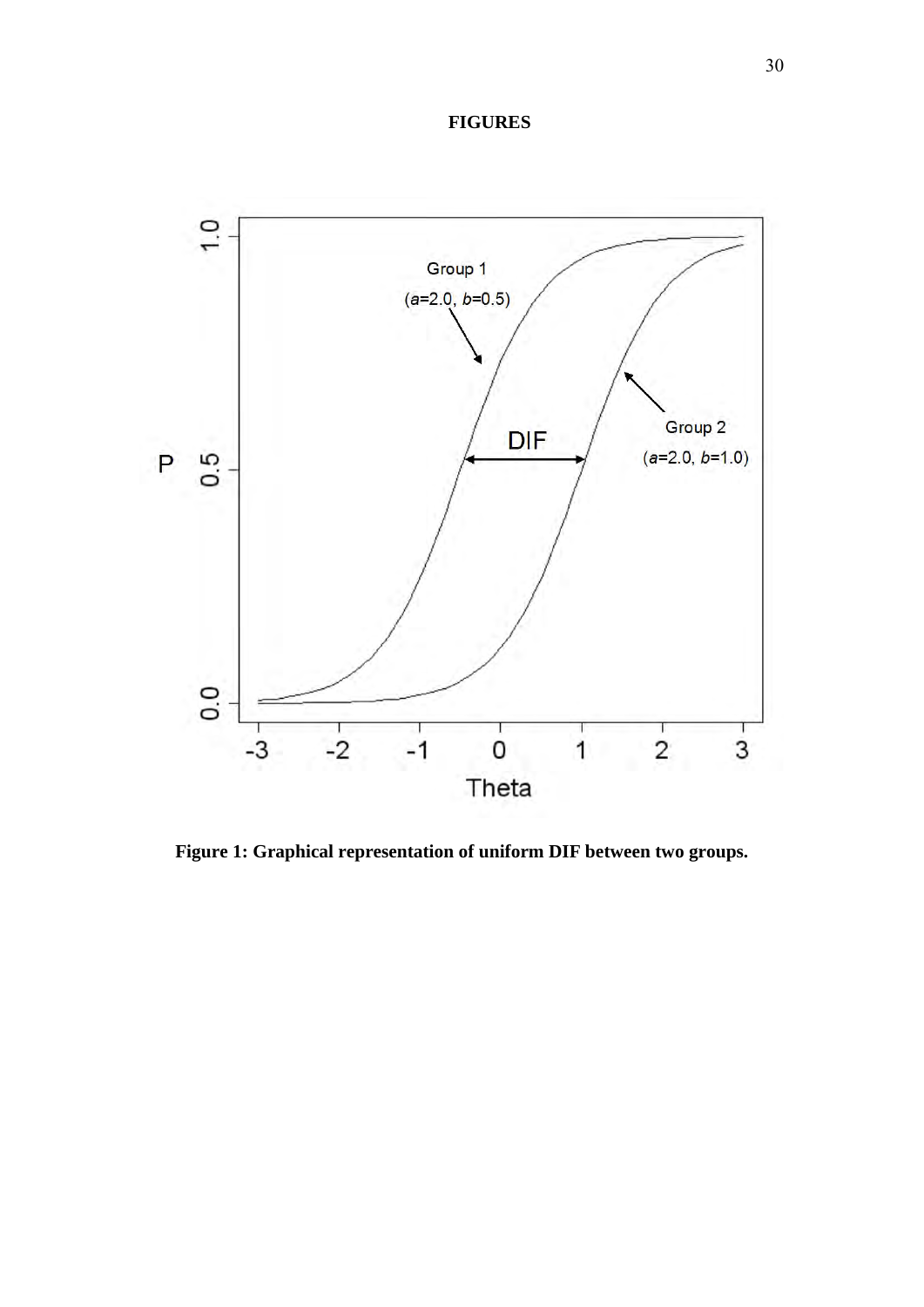

**Figure 2: Item characteristic curves (ICCs) for the five examined MDE symptoms. Note: psychomotor disturbance and worthlessness/guilt were anchor items and assumed to be DIF free.**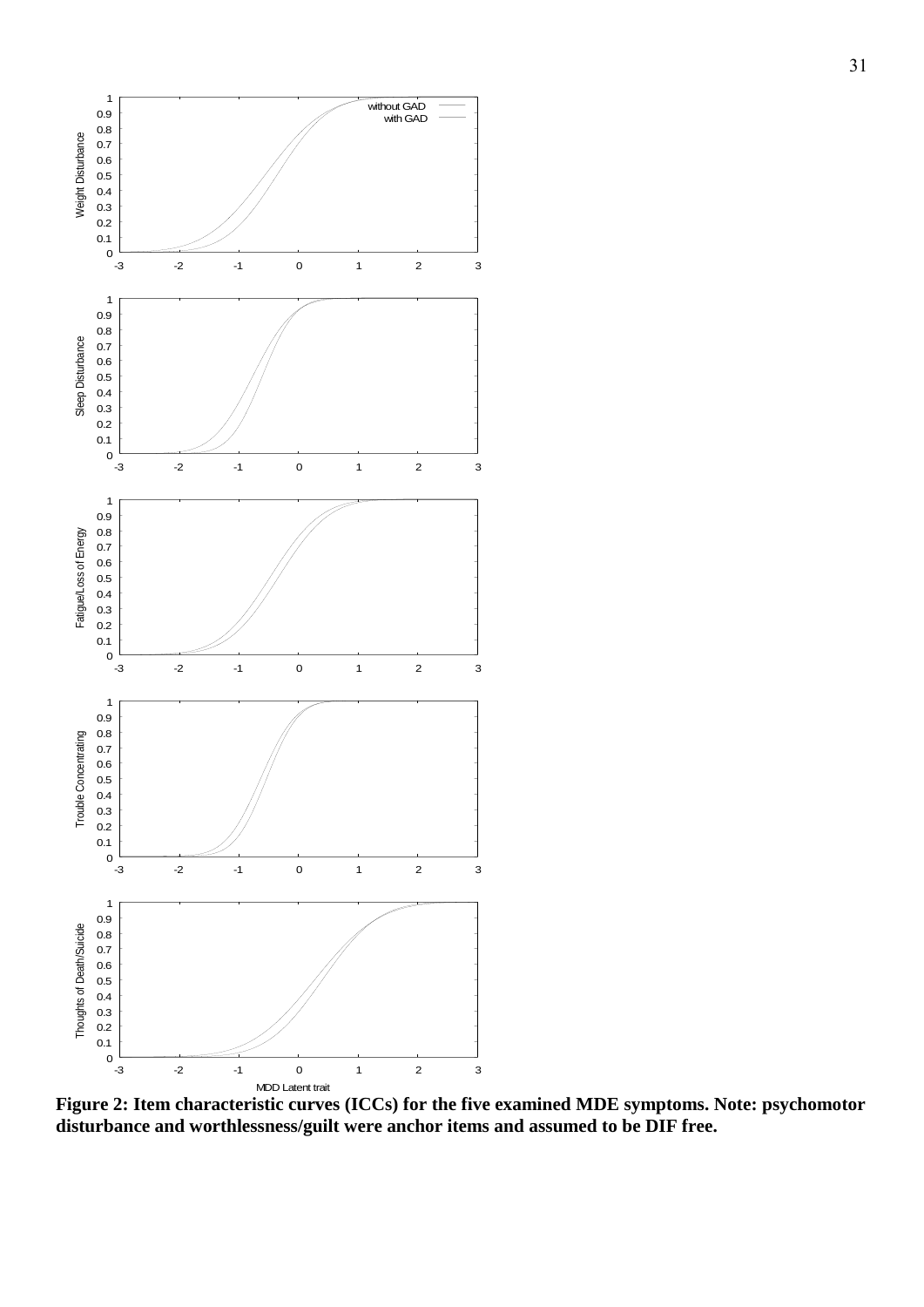# **TABLES**

# **Table 1: DSM-IV MDE and GAD Symptom Comparison**

| <b>MDE Symptoms</b>                                                                                                                                                                              | <b>GAD Symptoms</b>                                                                             |
|--------------------------------------------------------------------------------------------------------------------------------------------------------------------------------------------------|-------------------------------------------------------------------------------------------------|
| Psychomotor agitation or retardation nearly Restlessness or feeling keyed up or on<br>every day.                                                                                                 | edge.                                                                                           |
| Fatigue or loss of energy nearly every day.                                                                                                                                                      | Being easily fatigued.                                                                          |
| Diminished ability to think or concentrate, or<br>indecisiveness, nearly every day (either by<br>subjective account or as observed by others).                                                   | Difficulty concentrating or mind going<br>blank.                                                |
| Insomnia or hypersomnia nearly every day.                                                                                                                                                        | Sleep disturbance (difficulty falling or<br>staying asleep, or restless unsatisfying<br>sleep). |
| Depressed mood most of the day, nearly every<br>day, as indicated by either subjective report (e.g.,<br>feels sad or empty) or observation made by others<br>(e.g., appears tearful).            | Irritability.                                                                                   |
| Markedly diminished interest or pleasure in all, or<br>almost all, activities most of the day, nearly every<br>day (as indicated by either subjective account or<br>observation made by others). | Muscle tension.                                                                                 |
| Significant weight loss when not dieting or weight<br>gain (e.g., a change of more than 5% of body<br>weight in a month), or decrease or increase in<br>appetite nearly every day.               |                                                                                                 |
| Feelings of worthlessness or excessive or<br>inappropriate guilt (which may be delusional)<br>nearly every day (not merely self-reproach or guilt<br>about being sick).                          |                                                                                                 |
| Recurrent thoughts of death (not just fear of<br>dying), recurrent suicidal ideation without a<br>specific plan, or a suicide attempt or a specific<br>plan for committing suicide.              |                                                                                                 |

Note: Symptoms similar in respect to wording/definition are highlighted in bold.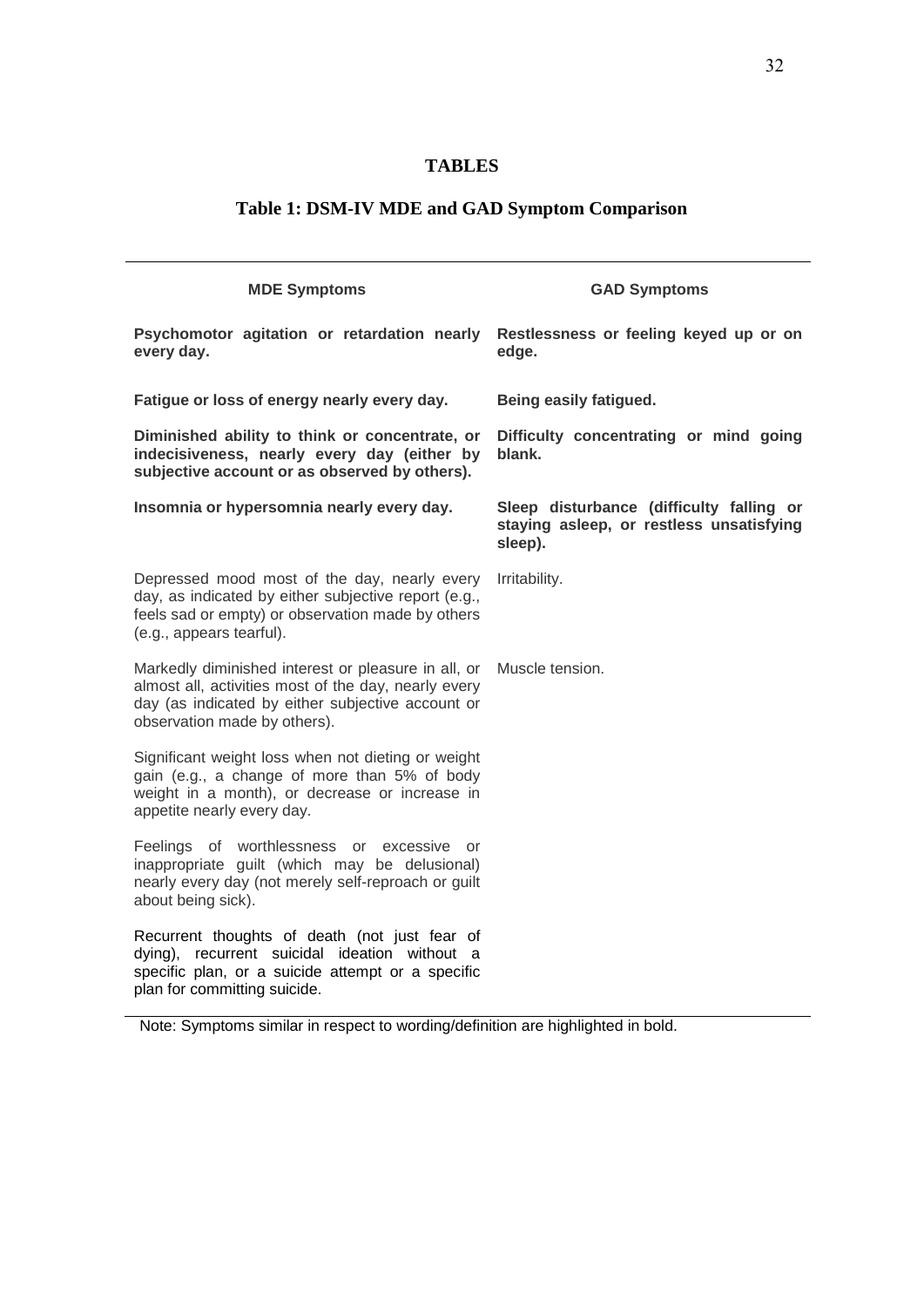| <b>Symptom</b>            | <b>No GAD</b> |     | <b>GAD</b> |           | <b>Odds Ratio</b> |               |
|---------------------------|---------------|-----|------------|-----------|-------------------|---------------|
|                           | %             | SE  | %          | <b>SE</b> | Est.              | 95% CI        |
| <b>Weight Disturbance</b> | 61            | 0.7 | 80         | 1.3       | 2.54              | $2.15 - 2.99$ |
| Sleep Disturbance         | 71            | 0.6 | 90         | 1.1       | 3.57              | $2.81 - 4.53$ |
| Psychomotor Disturbance   | 46            | 0.6 | 74         | 1.3       | 3.36              | $2.92 - 3.87$ |
| Fatigue/loss of energy    | 60            | 0.7 | 84         | 1.1       | 3.46              | $2.92 - 4.11$ |
| Worthlessness/Guilt       | 52            | 0.7 | 80         | 1.2       | 3.60              | $3.10 - 4.19$ |
| Trouble concentrating     | 67            | 0.6 | 92         | 0.8       | 5.36              | $4.36 - 6.59$ |
| Thoughts of death/suicide | 40            | 0.6 | 64         | 1.3       | 2.69              | $2.39 - 3.02$ |

**Table 2: Prevalence and Odds Ratios of MDE Symptoms Stratified by Comorbid GAD**

Note: Figures were estimated using the weight and sampling design of the NESARC survey.